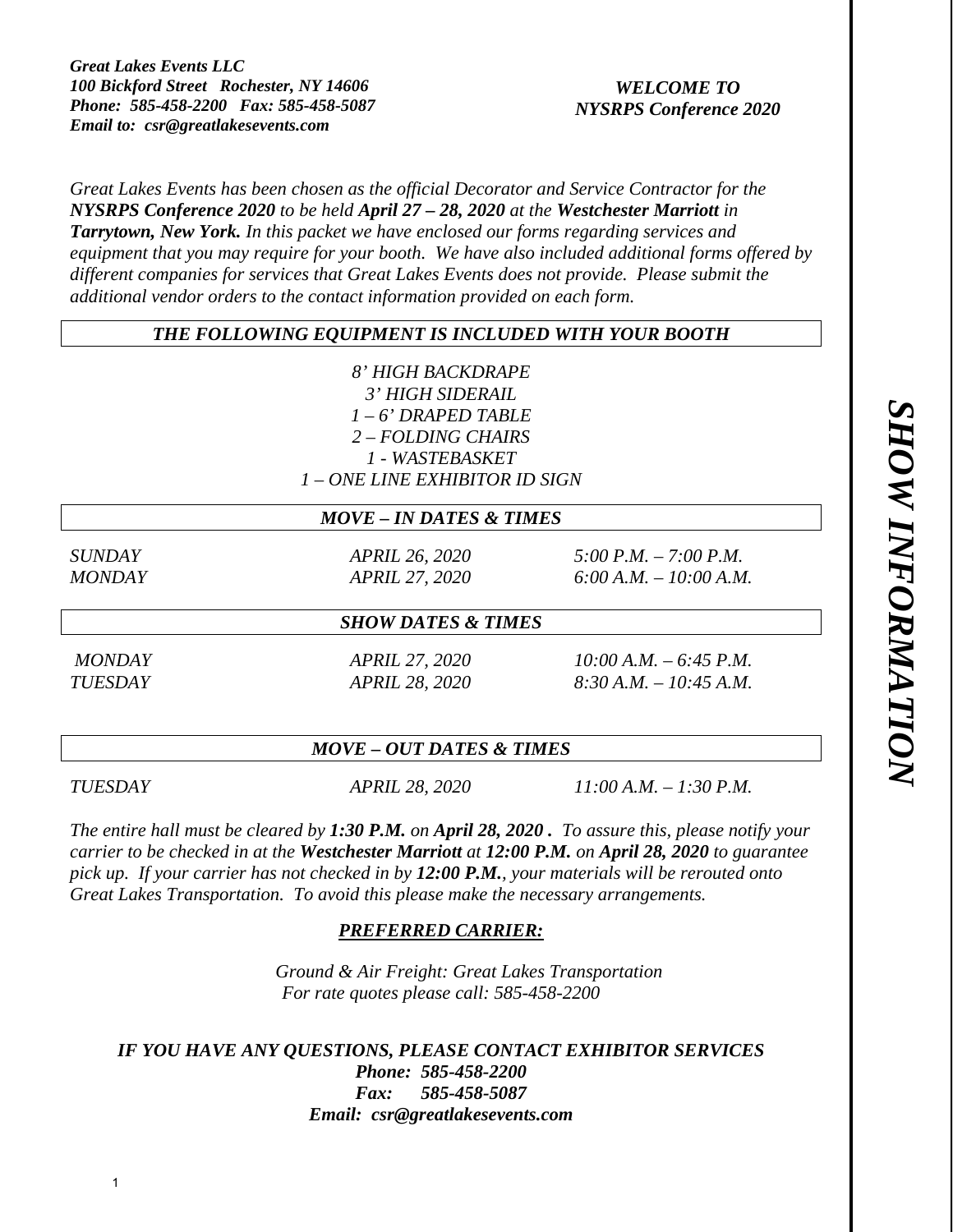*NYSRPS Conference 2020 April 27 – 28, 2020 Westchester Marriott* 

*Great Lakes Events LLC would like to make your ordering process a simple one. Complete all of the necessary forms for the services your company will require.* 

*Be sure to make note of the ADVANCE ORDER DEADLINE DATE APRIL 17, 2020* located at the top of each form. To qualify for advanced pricing, order forms and *payment must be returned to Nationwide Expo Services by the specified date. NO EXCEPTIONS WILL BE MADE.*

*Please use the following guidelines when placing your order:* 

- *Complete all necessary Great Lakes Events forms and calculate the cost of each order. Record the cost at the bottom of each form.*
- *Complete the Method of Payment form and submit with all orders. Payment can be made in the form of cash, check, credit card or third party payment. Purchase orders are not a form of payment.*
- *Complete the Order Forms Recap sheet. Be sure to include the applicable sales tax.*
- *Cancellations: There are NO refunds for items that have already been delivered to your booth. All cancellations for booth furnishings must be made at least 2 days prior to exhibitor move-in. For labor cancellations there is a one hour, one person charge applied to all orders that are not cancelled 24 hours prior to scheduled start time. This applies to both Exhibitor and Great Lakes Events supervision.*
- *Mail, email or fax your order forms to us. Be sure to photocopy a set for your files.*
- *If your order is tax exempt, please forward a copy of your tax exempt certificate with your order. Your exemption MUST be issued in the state the show takes place in.*
- *All material and equipment remain the sole property of Great Lakes Events and are considered on a rental basis for the duration of the show. Pricing includes delivery, installation, and removal from your booth.*
- *If a color selection is not made on rental materials prior to the show, Great Lakes Events reserves the right to provide you with show colors.*
- *Nationwide Expo Services is not responsible for injuries or falls caused by the improper use of furniture. If assistance is required assembling your booth, please complete the Installation & Dismantle Order Form.*

*Great Lakes Events LLC 100 Bickford Street Rochester, NY 14606 csr@greatlakesevents.com Fax: 585-458-5087*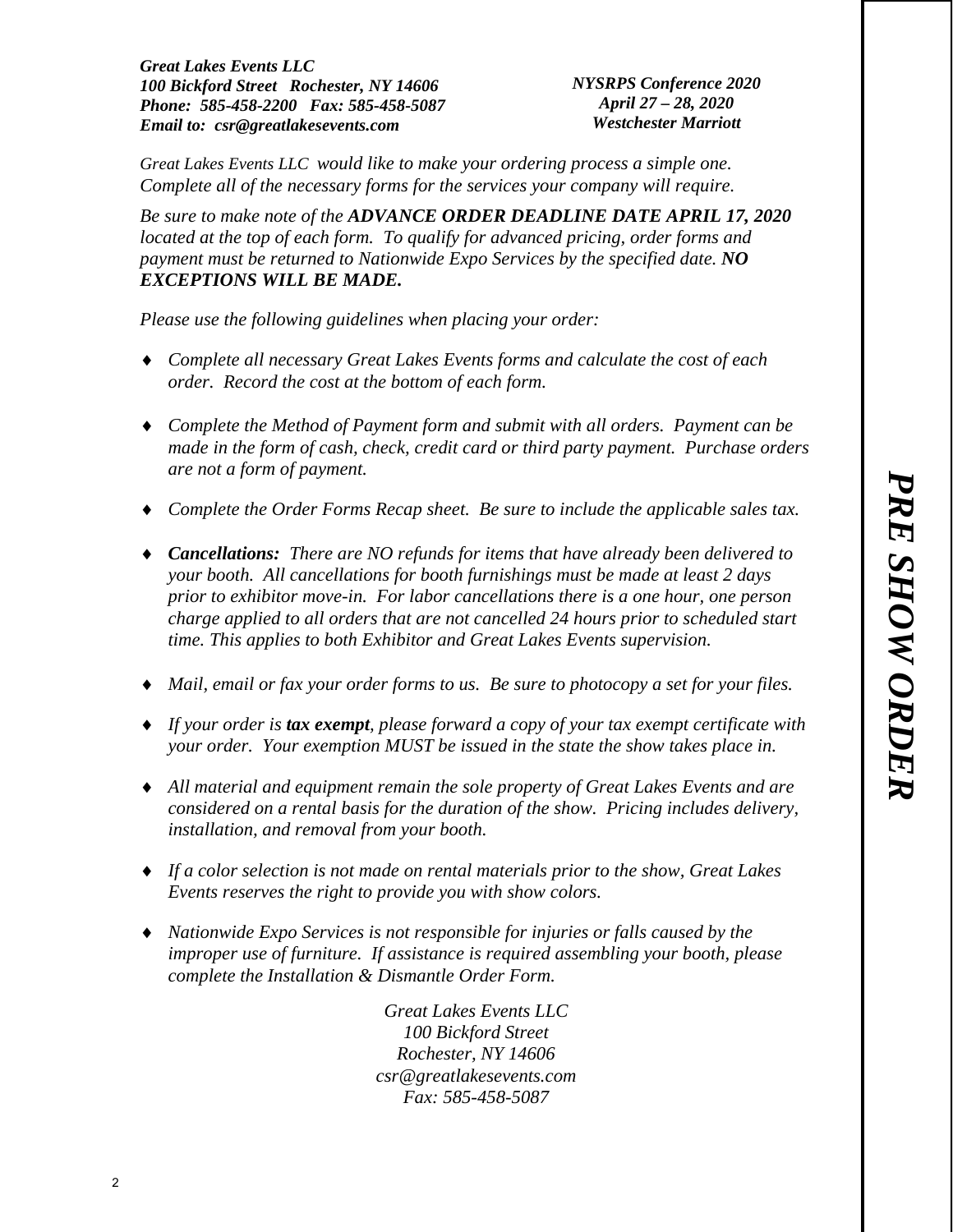*NYSRPS Conference 2020 April 27 – 28, 2020 Westchester Marriott* 

*NYS Recreation and Parks Society has selected Great Lakes Events as the Exclusive Service Contractor. If your company plans to use a firm who is not the Exclusive Contractor, i.e., Great Lakes Events LLC, please complete this form and mail to the address listed below.* 

# *EXHIBITING COMPANY INFORMATION*

*EXHIBITING CO. NAME:*  $\begin{array}{c} \hline \text{BOOTH}\,\text{#:} \end{array}$ 

*SHOW SITE CONTACT:*  $\blacksquare$ 

# *SERVICE CONTRACTOR INFORMATION*

 $SERVICE$  *CONTRACTOR:*  $\overline{C}$ 

*ADDRESS: \_\_\_\_\_\_\_\_\_\_\_\_\_\_\_\_\_\_\_\_\_\_\_\_\_\_\_\_\_\_\_\_\_\_\_\_\_\_\_\_\_\_\_\_\_\_\_\_\_\_\_\_\_\_\_\_\_\_\_\_\_\_\_\_\_\_\_\_* 

*CITY: STATE: ZIP: ZIP: <i>D* 

*PHONE #:\_\_\_\_\_\_\_\_\_\_\_\_\_\_\_\_\_\_\_\_\_\_\_\_\_\_\_\_\_\_\_\_FAX #:\_\_\_\_\_\_\_\_\_\_\_\_\_\_\_\_\_\_\_\_\_\_\_\_\_\_\_\_\_\_\_* 

*TYPE OF SERVICE TO BE PERFORMED:* 

# *EXHIBITOR'S RESPONSIBILITIES*

- *It is your responsibility to inform your Service Contractor that they are required to send a copy of their General Liability Insurance Certificate no later than 30 days prior to show date. If the Contractor fails to do so, they will not be permitted to service your exhibit.*
- *It is the responsibility of the exhibitor to see that each representative of the Service Contractor abides by the official rules and regulations of this event.*
- *This form must be returned to Great Lakes Events LLC no later than APRIL 17, 2020.*

*RETURN TO: Great Lakes Events LLC 100 Bickford Street Rochester, NY 14606-2298*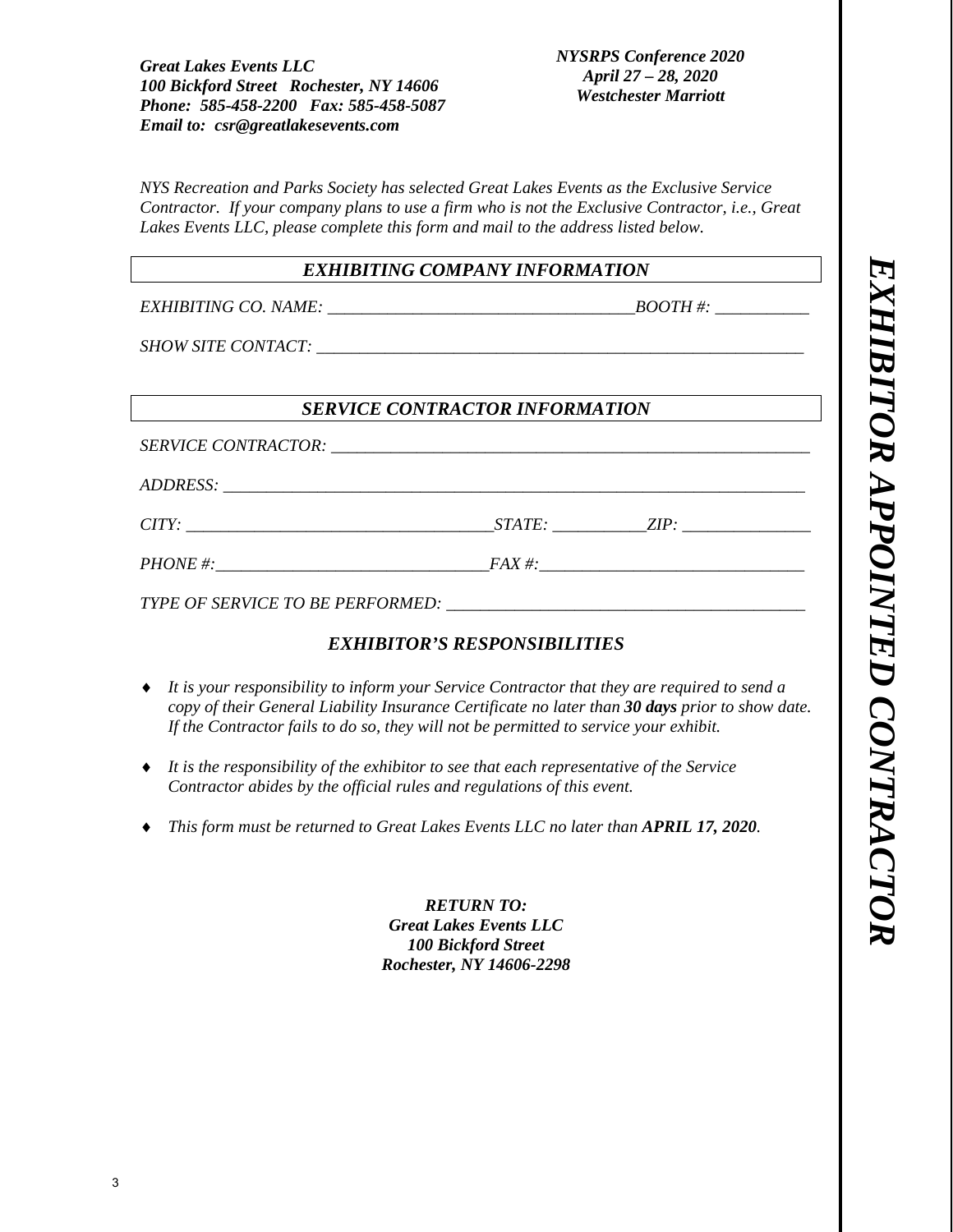| 100 Bickford Street Rochester, NY 14606<br>Phone: 585-458-2200 Fax: 585-458-5087                                                                                                                                                                                                                                                                                                                                         | <b>ADVANCE PRICE DEADLINE</b>                          |
|--------------------------------------------------------------------------------------------------------------------------------------------------------------------------------------------------------------------------------------------------------------------------------------------------------------------------------------------------------------------------------------------------------------------------|--------------------------------------------------------|
| Email to: csr@greatlakesevents.com                                                                                                                                                                                                                                                                                                                                                                                       | <b>APRIL 17, 2020</b>                                  |
| <b>NYSRPS</b> Conference 2020<br>April 27 - 28, 2020<br><b>Westchester Marriott</b>                                                                                                                                                                                                                                                                                                                                      |                                                        |
|                                                                                                                                                                                                                                                                                                                                                                                                                          |                                                        |
|                                                                                                                                                                                                                                                                                                                                                                                                                          |                                                        |
|                                                                                                                                                                                                                                                                                                                                                                                                                          |                                                        |
| $CONTACT:$ $\hspace{1.5cm}$ $\hspace{1.5cm}$ $\hspace{1.5cm}$ $\hspace{1.5cm}$ $\hspace{1.5cm}$ $\hspace{1.5cm}$ $\hspace{1.5cm}$ $\hspace{1.5cm}$ $\hspace{1.5cm}$ $\hspace{1.5cm}$ $\hspace{1.5cm}$ $\hspace{1.5cm}$ $\hspace{1.5cm}$ $\hspace{1.5cm}$ $\hspace{1.5cm}$ $\hspace{1.5cm}$ $\hspace{1.5cm}$ $\hspace{1.5cm}$                                                                                             |                                                        |
| $E\text{-}MAIL:$                                                                                                                                                                                                                                                                                                                                                                                                         |                                                        |
|                                                                                                                                                                                                                                                                                                                                                                                                                          |                                                        |
| Lakes Events LLC or Great Lakes Transportation. This Credit Card can be used as payment for all services if<br>you include the cardholder's authorization signature. If you fail to provide payment on your invoice at the<br>close of the show, Great Lakes Events reserves the right to charge the remaining balances to this credit card.<br>Please be sure to arrange for complete payment by the close of the show. |                                                        |
|                                                                                                                                                                                                                                                                                                                                                                                                                          |                                                        |
| AMEX MASTERCARD                                                                                                                                                                                                                                                                                                                                                                                                          | VISA                                                   |
| PERSONAL CARD                                                                                                                                                                                                                                                                                                                                                                                                            | COMPANY CARD                                           |
|                                                                                                                                                                                                                                                                                                                                                                                                                          |                                                        |
|                                                                                                                                                                                                                                                                                                                                                                                                                          |                                                        |
|                                                                                                                                                                                                                                                                                                                                                                                                                          |                                                        |
|                                                                                                                                                                                                                                                                                                                                                                                                                          |                                                        |
|                                                                                                                                                                                                                                                                                                                                                                                                                          | STATE:<br>ZIP:                                         |
| <b>FORM OF PAYMENT</b>                                                                                                                                                                                                                                                                                                                                                                                                   |                                                        |
| $\textit{ACCOUNT}\#:\underline{\hspace{2cm}}$<br>CITY:<br>Please indicate your form of payment:<br>*FOR THIRD PARTY PLEASE USE THE FOLLOWING THIRD PARTY PAYMENT FORM<br><b>COMPANY CHECK</b><br><b>CHECK NUMBER:</b><br>MAKE CHECKS PAYABLE TO Great Lakes Events LLC<br>*Checks Must Be In US Funds.<br>*A \$35.00 CHARGE WILL BE APPLIED FOR ALL RETURNED CHECKS.                                                     | <b>CREDIT CARD</b><br><b>FILL IN ABOVE INFORMATION</b> |
| <b>PAYMENT TERMS &amp; CONDITIONS</b>                                                                                                                                                                                                                                                                                                                                                                                    |                                                        |

*Annual rate of 24%. Adjustment: It is the exhibitor's responsibility to bring any discrepancies for services provided and/or listed on an invoice to the attention of a Great Lakes Events Exhibitor Service Representative before the close of the show. Discrepancies after the show will not be honored.*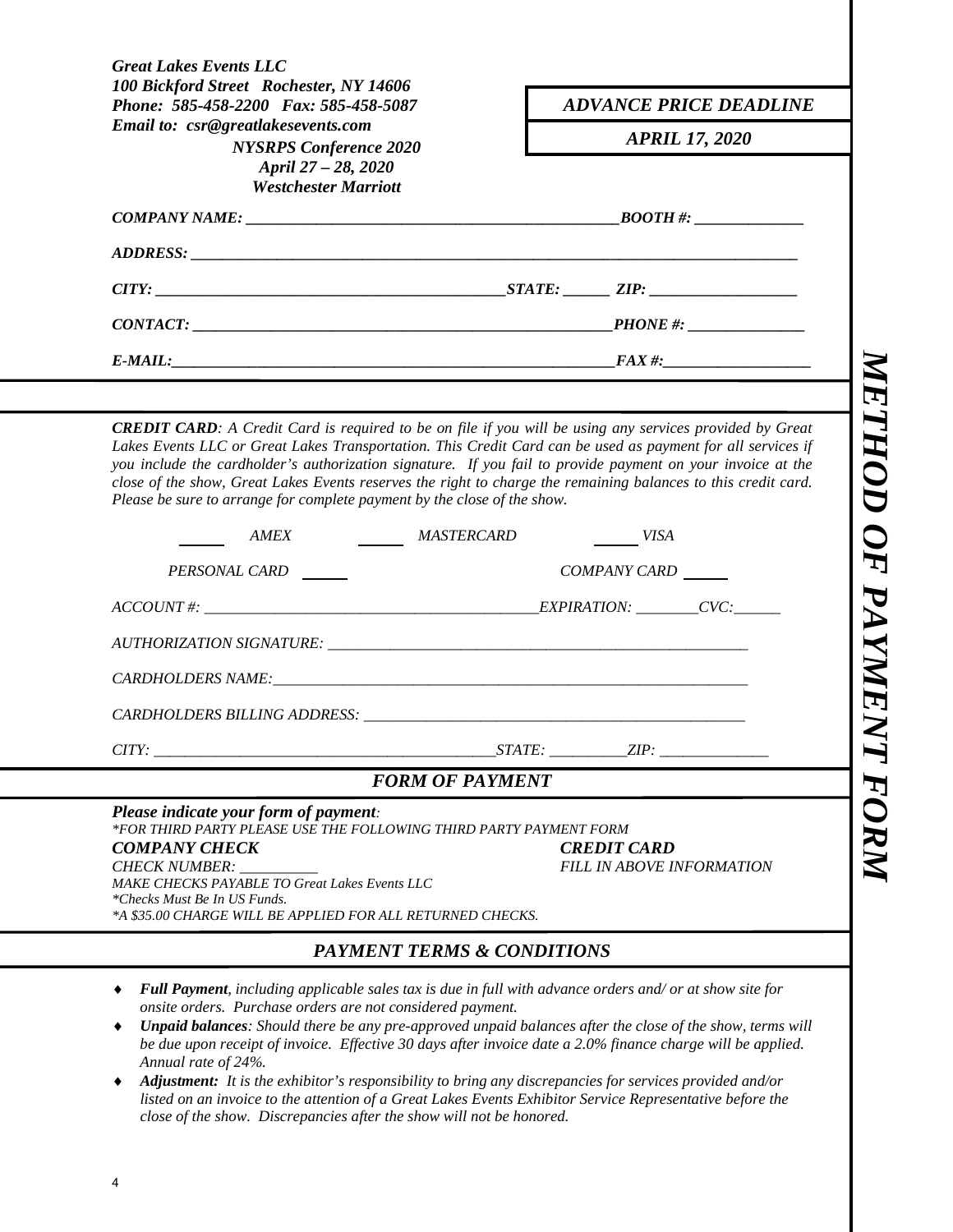*ADVANCE PRICE DEADLINE*

*APRIL 17, 2020* 

## *NYSRPS Conference 2020 April 27 – 28, 2020 Westchester Marriott*

# *THIRD PARTY TERMS*

*Great Lakes Events (GLE) will accept payment from third parties and present invoices at show site for payment provided the following conditions are met:* 

- *The third party payment information completed below must be acceptable to GLE. Also, the credit card information below must be submitted to GLE as a deposit prior to the show. All invoices must be reviewed by the third party on show site. No adjustment will be made after the show closing.*
- *The exhibitor must name items to be billed to the third party. If there is any doubt who is to be invoiced for a service, the exhibiting company will be invoiced. The exhibiting company is ultimately responsible for the payment of all charges. In the event that the named third party does not provide payment of the invoice prior to the last day of the show, charges will revert to the exhibiting company.*
- *The following form is to be completed, signed and returned by both parties by the deadline date indicated at the top of this page. Otherwise, the request will be denied. (GLE reserves the right to deny Third Party Payment terms to any party.*

### *EXHIBITING COMPANY INFORMATION*

*EXHIBITNG CO. NAME:*  $\blacksquare$ 

*CONTACT: \_\_\_\_\_\_\_\_\_\_\_\_\_\_\_\_\_\_\_\_\_\_\_\_\_\_\_\_\_\_\_\_\_\_\_\_\_\_\_\_\_\_\_\_\_\_\_\_PHONE #: \_\_\_\_\_\_\_\_\_\_\_\_\_\_\_* 

# *THIRD PARTY COMPANY INFORMATION*

|                                                                       | <b>CIRCLE ITEMS TO BE PAID BY THIRD PARTY</b><br>FURNITURE CARPET MATERIAL HANDLING LABOR TRANSPORTATION |  | ALL |  |  |
|-----------------------------------------------------------------------|----------------------------------------------------------------------------------------------------------|--|-----|--|--|
|                                                                       | THIRD PARTY CREDIT CARD INFORMATION                                                                      |  |     |  |  |
|                                                                       |                                                                                                          |  |     |  |  |
| _____MASTERCARD ______VISA _______AMEX _______PERSONAL _______COMPANY |                                                                                                          |  |     |  |  |
| $ACCOUNT\#$ : $CVC$                                                   |                                                                                                          |  |     |  |  |
|                                                                       |                                                                                                          |  |     |  |  |
|                                                                       |                                                                                                          |  |     |  |  |
|                                                                       |                                                                                                          |  |     |  |  |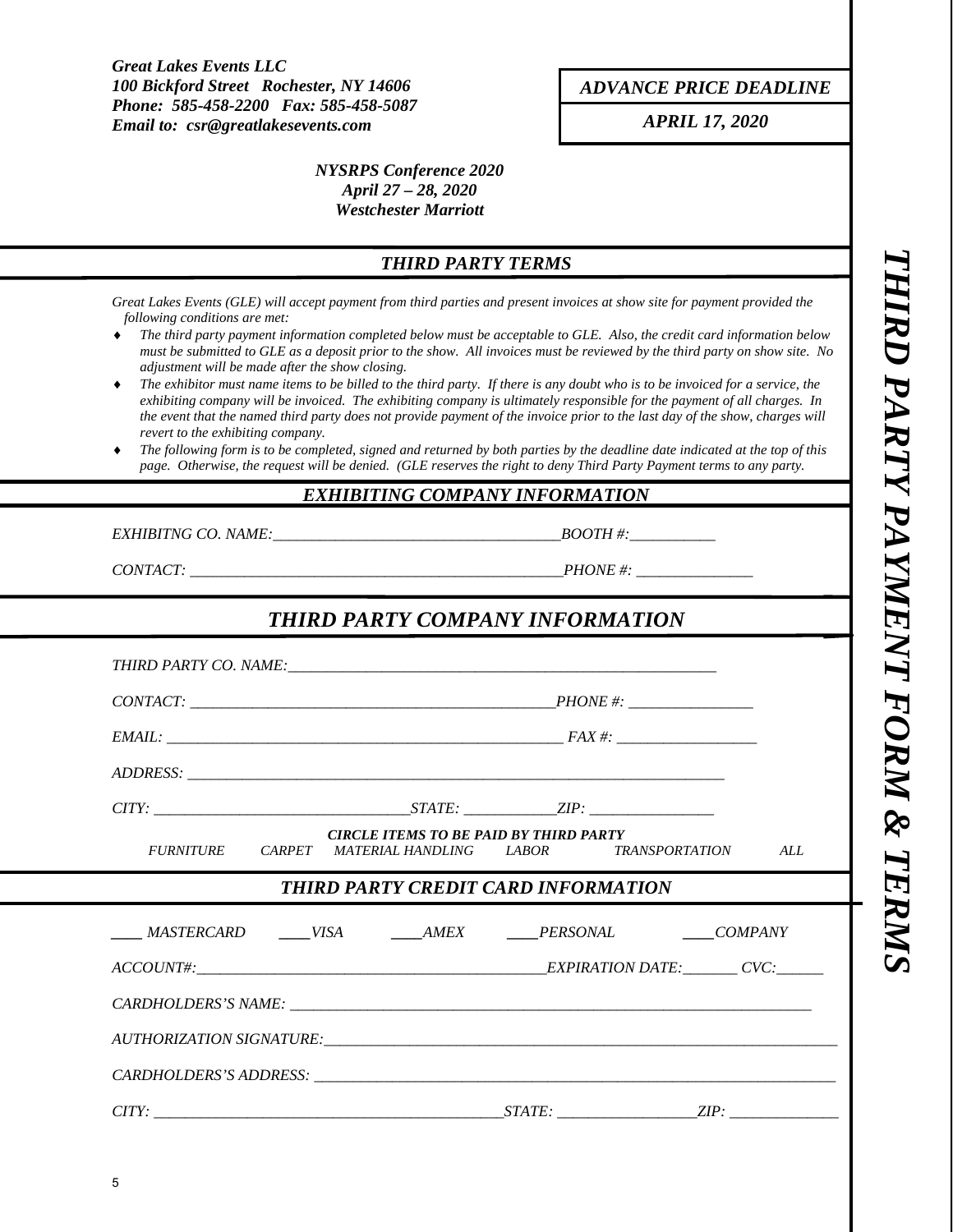| <b>Great Lakes Events LLC</b><br>100 Bickford Street Rochester, NY 14606                                                                           |                                                                          |  |  |  |
|----------------------------------------------------------------------------------------------------------------------------------------------------|--------------------------------------------------------------------------|--|--|--|
| Phone: 585-458-2200 Fax: 585-458-5087                                                                                                              | <b>ADVANCE PRICE DEADLINE</b>                                            |  |  |  |
| Email to: csr@greatlakesevents.com<br><b>NYSRPS</b> Conference 2020                                                                                | <b>APRIL 17, 2020</b>                                                    |  |  |  |
| April 27 - 28, 2020<br><b>Westchester Marriott</b>                                                                                                 | THIS FORM MUST ACCOMPANY<br>THE METHOD OF PAYMENT FORM<br>$\it{BOOTH\#:$ |  |  |  |
| COMPANY:                                                                                                                                           |                                                                          |  |  |  |
| CONTACT:                                                                                                                                           |                                                                          |  |  |  |
| <b>RECAP OF SERVICES ORDERED</b><br>Payment is due upon ordering                                                                                   |                                                                          |  |  |  |
| <b>Taxable Items:</b>                                                                                                                              | <b>Order Totals:</b>                                                     |  |  |  |
| Furniture & Skirting                                                                                                                               | $\frac{\mathcal{S}}{\mathcal{S}}$                                        |  |  |  |
| <b>Additional Items</b>                                                                                                                            | $\mathcal{S}$                                                            |  |  |  |
| <b>Special Signs</b>                                                                                                                               | $\frac{\mathcal{S}}{\mathcal{S}}$                                        |  |  |  |
| Installation Labor & Equipment                                                                                                                     |                                                                          |  |  |  |
| Dismantle Equipment Only                                                                                                                           |                                                                          |  |  |  |
|                                                                                                                                                    | $\frac{\mathcal{S}}{\mathcal{S}}$<br>Taxable Subtotal:                   |  |  |  |
| 8.375 % NY State Sales Tax:                                                                                                                        | $\mathcal{S}$                                                            |  |  |  |
| If your order is tax exempt, please forward a copy of your tax-exempt certificate with<br>your order for the state in which services will be used. | <i>Taxable Total:</i><br>$\frac{\mathcal{S}}{\mathcal{S}}$               |  |  |  |
| <b>Non-Taxable Items:</b>                                                                                                                          | <b>Order Totals:</b>                                                     |  |  |  |
| Dismantle Labor Only                                                                                                                               | \$                                                                       |  |  |  |
| <b>Material Handling</b>                                                                                                                           | \$                                                                       |  |  |  |
| Non-Taxable Total:                                                                                                                                 |                                                                          |  |  |  |
|                                                                                                                                                    | <b>Grand Total:</b>                                                      |  |  |  |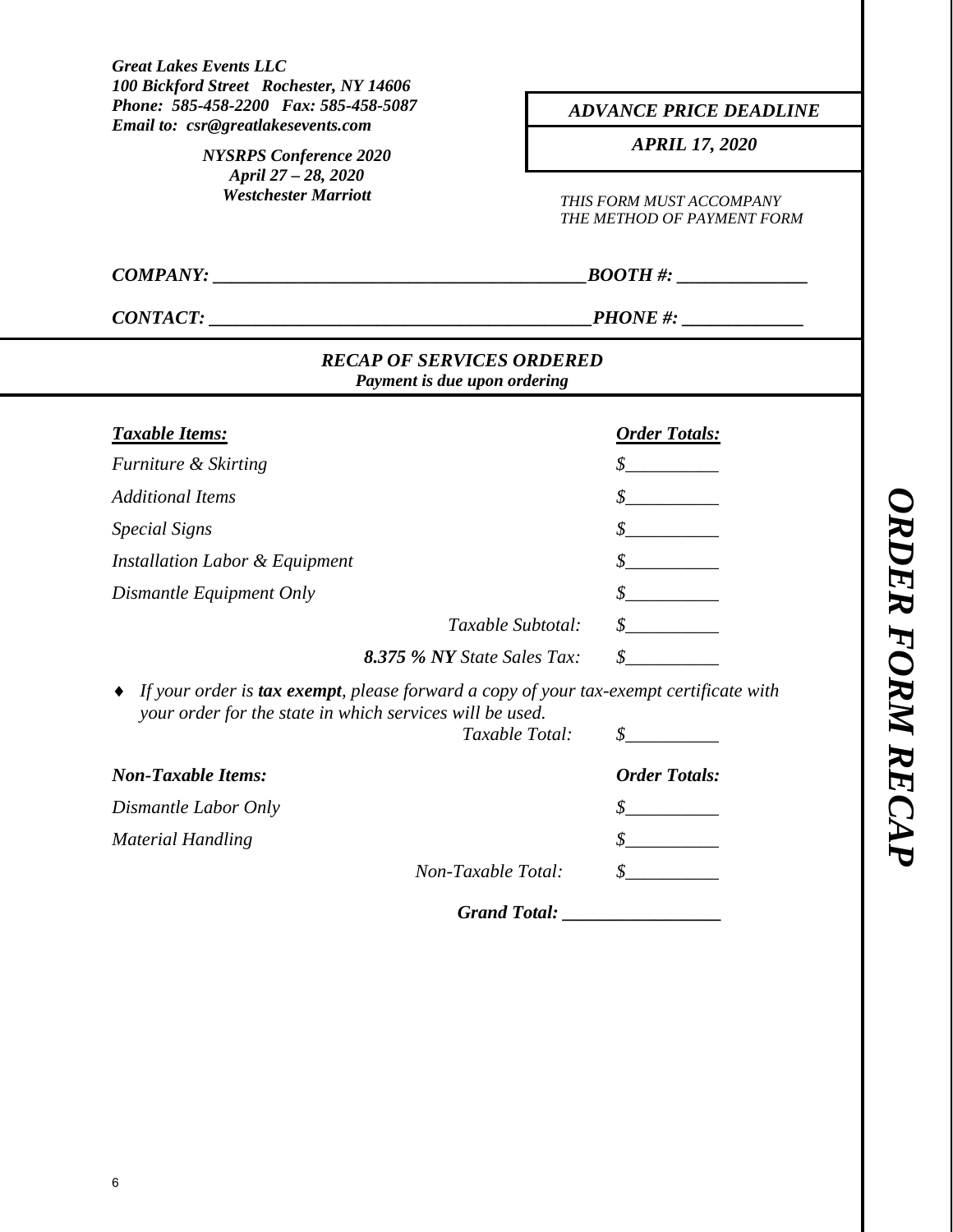| <b>Great Lakes Events LLC</b><br>100 Bickford Street Rochester, NY 14606                                                                                                                                                                             | <b>ADVANCE PRICE DEADLINE</b>                                                                                                                                                                                                                                                                        |  |  |  |
|------------------------------------------------------------------------------------------------------------------------------------------------------------------------------------------------------------------------------------------------------|------------------------------------------------------------------------------------------------------------------------------------------------------------------------------------------------------------------------------------------------------------------------------------------------------|--|--|--|
| Phone: 585-458-2200 Fax: 585-458-5087                                                                                                                                                                                                                |                                                                                                                                                                                                                                                                                                      |  |  |  |
| Email to: csr@greatlakesevents.com                                                                                                                                                                                                                   | <b>APRIL 17, 2020</b>                                                                                                                                                                                                                                                                                |  |  |  |
| <b>NYSRPS</b> Conference 2020<br>April 27 - 28, 2020<br><b>Westchester Marriott</b>                                                                                                                                                                  | THIS FORM MUST ACCOMPANY<br>THE METHOD OF PAYMENT FORM                                                                                                                                                                                                                                               |  |  |  |
| COMPANY: _                                                                                                                                                                                                                                           | $\textit{BOOTH #:}$                                                                                                                                                                                                                                                                                  |  |  |  |
| <b>CONTACT:</b>                                                                                                                                                                                                                                      | $PHONE$ #: $\_\_\_\_\_\_\_\_\_\_\_\_\_\_\_\_\_\_\_\_\_\_\_$                                                                                                                                                                                                                                          |  |  |  |
|                                                                                                                                                                                                                                                      | <b>SKIRTED DISPLAY TABLES 30" HIGH BY 24" WIDE</b>                                                                                                                                                                                                                                                   |  |  |  |
| <b>CIRCLE COLOR: BLACK</b><br><b>BLUE</b><br><b>RED</b><br><b>BURGUNDY</b><br><b>TEAL</b><br>GRAY                                                                                                                                                    | <b>WHITE</b><br><b>GREEN</b><br><b>PURPLE</b><br><b>GOLD</b>                                                                                                                                                                                                                                         |  |  |  |
| QTY<br><b>ITEM</b><br><b>ADVANCE</b><br><b>PRICE</b>                                                                                                                                                                                                 | <b>AFTER</b><br><b>TOTAL</b><br><b>DEADLINE</b>                                                                                                                                                                                                                                                      |  |  |  |
| 4' Skirted<br>75.00<br>6' Skirted<br>88.00                                                                                                                                                                                                           | 93.00<br>110.00                                                                                                                                                                                                                                                                                      |  |  |  |
| 8' Skirted<br>103.00<br>4 <sup>TH</sup> Side Skirted<br>28.00                                                                                                                                                                                        | 129.00<br>39.00                                                                                                                                                                                                                                                                                      |  |  |  |
|                                                                                                                                                                                                                                                      | <b>SKIRTED DISPLAY TABLES 42" HIGH BY 24" WIDE</b>                                                                                                                                                                                                                                                   |  |  |  |
| <b>BLUE</b><br><b>RED</b><br>CIRCLE COLOR: BLACK                                                                                                                                                                                                     | <b>WHITE</b><br><b>GREEN</b>                                                                                                                                                                                                                                                                         |  |  |  |
| <b>BURGUNDY</b><br><b>TEAL</b><br>GRAY                                                                                                                                                                                                               | <b>PURPLE</b><br>GOLD                                                                                                                                                                                                                                                                                |  |  |  |
| <b>OTY</b><br><b>ITEM</b><br><b>ADVANCE</b>                                                                                                                                                                                                          | <b>AFTER</b><br><b>TOTAL</b>                                                                                                                                                                                                                                                                         |  |  |  |
| <b>PRICE</b><br>4' Skirted<br>100.00                                                                                                                                                                                                                 | <b>DEADLINE</b><br>119.00                                                                                                                                                                                                                                                                            |  |  |  |
| 6' Skirted<br>108.00<br>8' Skirted<br>122.50                                                                                                                                                                                                         | 135.00<br>152.00                                                                                                                                                                                                                                                                                     |  |  |  |
| 4TH Side Skirted<br>28.00                                                                                                                                                                                                                            | 39.00                                                                                                                                                                                                                                                                                                |  |  |  |
| <b>CHAIRS</b>                                                                                                                                                                                                                                        | <b>ROUND TABLES</b>                                                                                                                                                                                                                                                                                  |  |  |  |
| QTY<br><b>ITEM</b><br><b>TOTAL</b><br><i>ADVANCE</i><br><b>AFTER</b><br>PRICE<br><b>DEADLINE</b><br><b>Folding Chair</b><br>11.00<br>14.00<br>Straight Chair<br>38.00<br>46.00<br>Arm Chair<br>46.00<br>58.00<br>Bar Stool w/ Back<br>49.00<br>61.00 | QTY<br><b>ADVANCE</b><br><b>AFTER</b><br><b>TOTAL</b><br>ITEM<br><b>PRICE</b><br><b>DEADLINE</b><br>3' Unskirted<br>46.00<br>58.00<br>66.00<br>4' Unskirted<br>54.00<br>3' Skirted<br>96.00<br>108.00<br>4' Skirted<br>104.00<br>116.00<br>42" High Cocktail 58.00<br>72.00<br>w/black spandex cover |  |  |  |
| <b>UNSKIRTED 30"HIGH TABLES</b>                                                                                                                                                                                                                      | <b>UNSKIRTED 42"HIGH TABLES</b>                                                                                                                                                                                                                                                                      |  |  |  |
| QTY<br><b>TOTAL</b><br><b>ITEM</b><br><b>ADVANCE</b><br><b>AFTER</b><br><b>PRICE</b><br><b>DEADLINE</b><br>4'<br>40.00<br>50.00<br>$6^{\prime}$<br>47.00<br>58.00<br>8'<br>55.00<br>66.00                                                            | AFTER<br>OTY<br><b>ITEM</b><br><b>ADVANCE</b><br><b>TOTAL</b><br><b>DEADLINE</b><br><b>PRICE</b><br>4'<br>51.00<br>61.00<br>$6^{\prime}$<br>58.00<br>68.00<br>8'<br>66.00<br>79.00                                                                                                                   |  |  |  |
| <b>TABLE SKIRTS ONLY</b>                                                                                                                                                                                                                             | <b>SPECIAL DRAPING</b>                                                                                                                                                                                                                                                                               |  |  |  |
|                                                                                                                                                                                                                                                      |                                                                                                                                                                                                                                                                                                      |  |  |  |
| <b>BLUE</b><br><b>RED</b><br>CIRCLE COLOR: BLACK<br><b>BURGUNDY</b><br><b>TEAL</b><br><b>GRAY</b>                                                                                                                                                    | <b>WHITE</b><br><b>GREEN</b><br><b>PURPLE</b><br>GOLD                                                                                                                                                                                                                                                |  |  |  |
| QTY<br><b>ITEM</b><br><b>ADVANCE</b><br><b>AFTER</b><br><b>TOTAL</b>                                                                                                                                                                                 | <b>TOTAL</b><br>QTY<br><b>ITEM</b><br><b>ADVANCE</b><br><b>AFTER</b>                                                                                                                                                                                                                                 |  |  |  |
| <b>PRICE</b><br><b>DEADLINE</b><br>67.00<br>84.00<br>30"H                                                                                                                                                                                            | <b>PRICE</b><br><b>DEADLINE</b><br>7.00 LF.<br>8.00 LF<br>3' H SIDE DRAPE                                                                                                                                                                                                                            |  |  |  |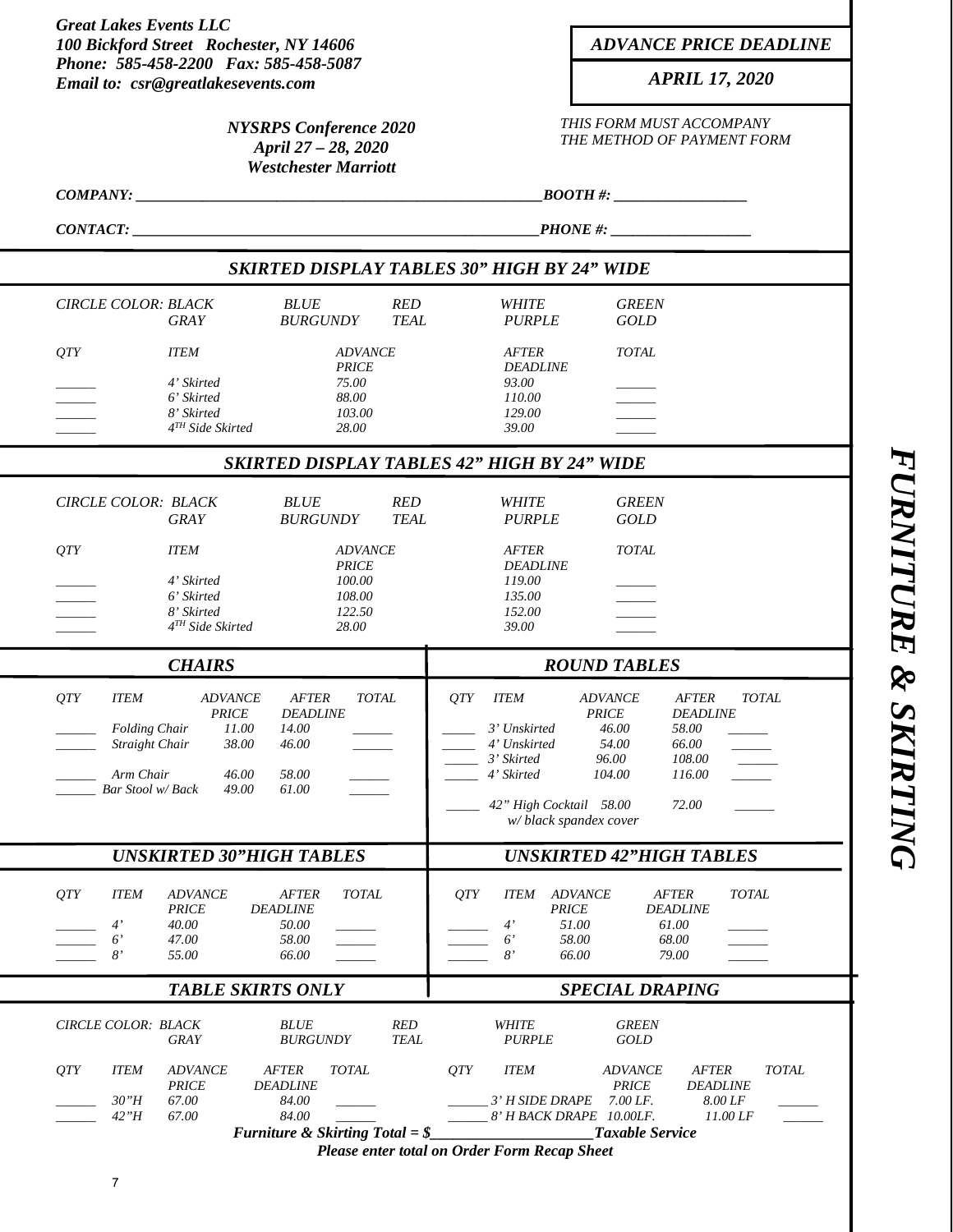|                 | 100 Bickford Street Rochester, NY 14606<br>Phone: 585-458-2200 Fax: 585-458-5087<br>Email to: csr@greatlakesevents.com<br><b>NYSRPS</b> Conference 2020<br>April 27 - 28, 2020<br><b>Westchester Marriott</b> |                                   |                                 | <b>ADVANCE PRICE DEADLINE</b>                                                   |  |  |  |
|-----------------|---------------------------------------------------------------------------------------------------------------------------------------------------------------------------------------------------------------|-----------------------------------|---------------------------------|---------------------------------------------------------------------------------|--|--|--|
|                 |                                                                                                                                                                                                               |                                   |                                 | <b>APRIL 17, 2020</b><br>THIS FORM MUST ACCOMPANY<br>THE METHOD OF PAYMENT FORM |  |  |  |
|                 |                                                                                                                                                                                                               |                                   |                                 |                                                                                 |  |  |  |
| <b>COMPANY:</b> |                                                                                                                                                                                                               |                                   | $\overline{BOOTH}$ #:           |                                                                                 |  |  |  |
|                 | CONTACT:                                                                                                                                                                                                      |                                   |                                 | $PHONE$ #: $\_\_\_\_\_\_\_\_\_\_\_\_\_\_\_\_\_\_\_\_\_\_$                       |  |  |  |
|                 |                                                                                                                                                                                                               | <b>ACCESSORIES</b>                |                                 |                                                                                 |  |  |  |
| QTY             | <b>DESCRIPTION</b>                                                                                                                                                                                            | <b>ADVANCE</b><br><b>PRICE</b>    | <b>AFTER</b><br><b>DEADLINE</b> | <b>TOTAL</b>                                                                    |  |  |  |
|                 | Wastebasket                                                                                                                                                                                                   | \$14.00                           | \$17.00                         |                                                                                 |  |  |  |
|                 | Bag stand                                                                                                                                                                                                     | \$35.00                           | \$45.00                         |                                                                                 |  |  |  |
|                 | Easel                                                                                                                                                                                                         | \$28.00                           | \$38.00                         |                                                                                 |  |  |  |
|                 | $22" x 28"$ Sign Frame                                                                                                                                                                                        | \$48.00                           | \$58.00                         |                                                                                 |  |  |  |
|                 | Free Standing Literature Stand<br>Stackable Bookcase<br>$(27"$ wide x 11" deep x 37" high)                                                                                                                    | \$50.00<br>\$41.00                | \$60.00                         |                                                                                 |  |  |  |
|                 | <b>Chrome Stanchion</b>                                                                                                                                                                                       | \$40.00                           | \$50.00                         |                                                                                 |  |  |  |
|                 | Roping (8' Sections)                                                                                                                                                                                          | \$40.00                           | \$50.00                         |                                                                                 |  |  |  |
|                 | 4' Draped Table Riser                                                                                                                                                                                         | \$40.00                           | \$50.00                         |                                                                                 |  |  |  |
|                 | 6' Draped Table Riser<br>CIRCLE COLOR: BLACK BLUE RED WHITE GREEN GRAY BURGUNDY GOLD                                                                                                                          | \$45.00                           | \$55.00                         |                                                                                 |  |  |  |
|                 |                                                                                                                                                                                                               | <b>PEGBOARDS &amp; TACKBOARDS</b> |                                 |                                                                                 |  |  |  |
| QTY             | <b>DESCRIPTION</b>                                                                                                                                                                                            | <b>ADVANCE</b><br><b>PRICE</b>    | <b>AFTER</b><br><b>DEADLINE</b> | <b>TOTAL</b>                                                                    |  |  |  |
|                 | 4' x 8' Horizontal Pegboard                                                                                                                                                                                   | \$136.00                          | \$165.00                        |                                                                                 |  |  |  |
|                 | 4' x 8' Horizontal Tackboard                                                                                                                                                                                  | \$136.00                          | \$165.00                        |                                                                                 |  |  |  |
|                 | 3' x 8' Vertical Pegboard                                                                                                                                                                                     | \$127.00                          | \$167.00                        |                                                                                 |  |  |  |
|                 | 3' x 8' Vertical Tackboard                                                                                                                                                                                    | \$127.00                          | \$167.00                        |                                                                                 |  |  |  |
|                 | $3'$ x $8'$ Velcro Panels (Single Side)                                                                                                                                                                       | \$195.00                          | \$250.00                        |                                                                                 |  |  |  |
|                 | $3'$ x $8'$ Velcro Panels (Double Side)                                                                                                                                                                       | \$250.00                          | \$325.00                        |                                                                                 |  |  |  |
|                 |                                                                                                                                                                                                               | <b>CABINETS</b>                   |                                 |                                                                                 |  |  |  |
| QTY             | <b>DESCRIPTION</b>                                                                                                                                                                                            | <b>ADVANCE</b><br><b>PRICE</b>    | <b>AFTER</b><br><b>DEADLINE</b> | <b>TOTAL</b>                                                                    |  |  |  |
|                 | White Locking Cabinet<br>(22" W x 42" L x 42" H)                                                                                                                                                              | \$125.00                          | \$150.00                        |                                                                                 |  |  |  |
|                 | Additional Items Total = $\oint$                                                                                                                                                                              |                                   | <b>Taxable Service</b>          |                                                                                 |  |  |  |

*Please enter total on Order Form Recap Sheet* 

**ADDITIONAL ITEMS** *ADDITIONAL ITEMS*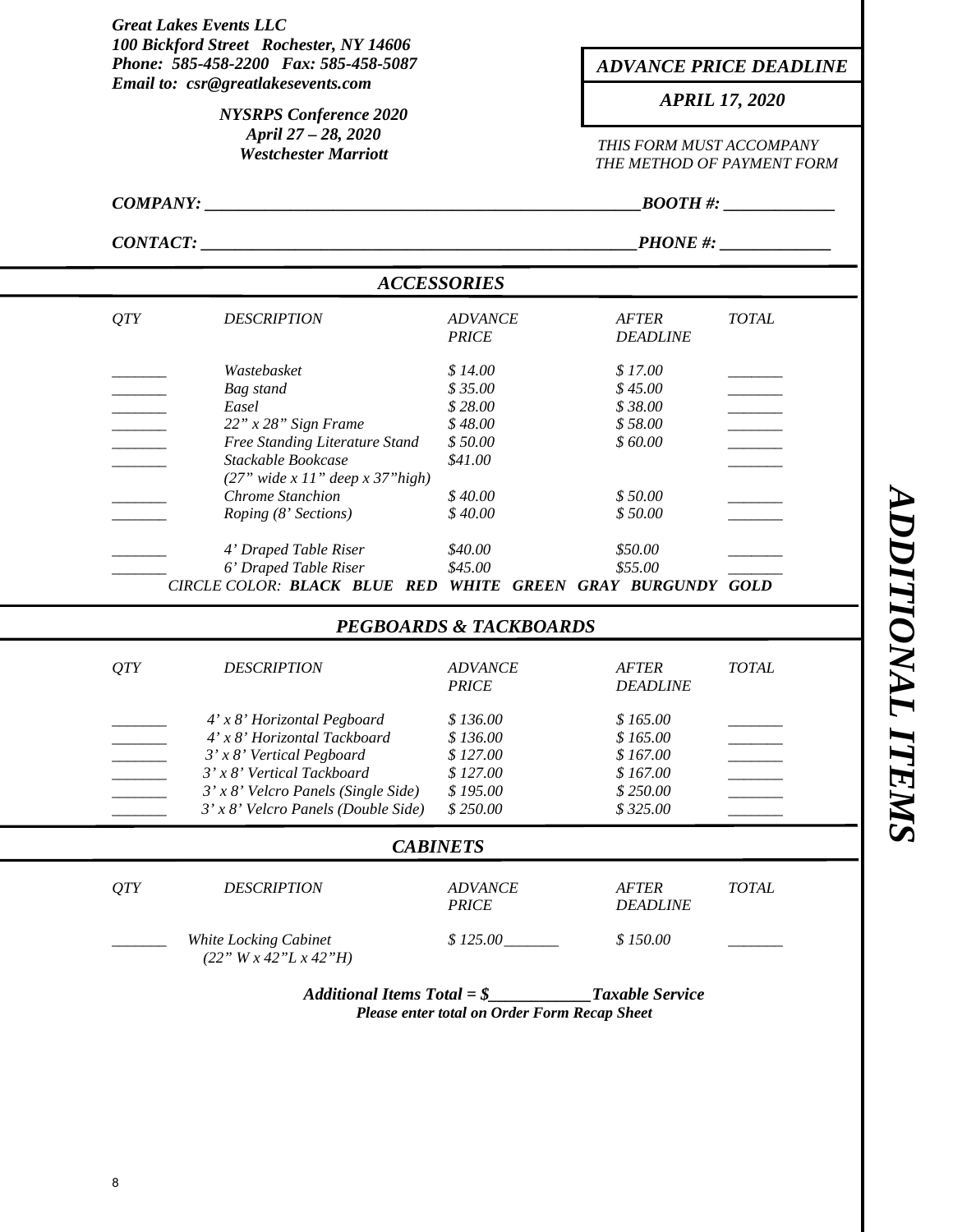| Phone: 585-458-2200 Fax: 585-458-5087<br>Email to: csr@greatlakesevents.com<br><b>NYSRPS</b> Conference 2020<br>April 27 - 28, 2020 |                    |                                                                     | <b>ADVANCE PRICE DEADLINE</b><br><b>APRIL 17, 2020</b> |                                                       |                      |  |
|-------------------------------------------------------------------------------------------------------------------------------------|--------------------|---------------------------------------------------------------------|--------------------------------------------------------|-------------------------------------------------------|----------------------|--|
|                                                                                                                                     |                    |                                                                     |                                                        |                                                       |                      |  |
|                                                                                                                                     |                    | COMPANY:                                                            |                                                        |                                                       | $\textit{BOOTH #:}\$ |  |
| <b>CONTACT:</b>                                                                                                                     |                    | <u> 1989 - Johann Barbara, martin da kasar Amerikaan kasar da</u>   |                                                        |                                                       | $PHONE$ #:           |  |
|                                                                                                                                     |                    | COMPANY WEBSITE:                                                    |                                                        | <b>EMAIL:</b><br><b>FULL COLOR DIGITAL SIGN SIZES</b> |                      |  |
|                                                                                                                                     |                    |                                                                     |                                                        |                                                       |                      |  |
| QTY                                                                                                                                 | <b>SIZE</b>        | <b>ADVANCE</b><br><b>PRICE</b>                                      |                                                        | <b>AFTER</b><br><b>DEADLINE</b>                       | <b>TOTAL</b>         |  |
|                                                                                                                                     | 7"X11"             | 10.00                                                               |                                                        | 20.00                                                 |                      |  |
|                                                                                                                                     | 7" X 44"           | 36.00                                                               |                                                        | 72.00                                                 |                      |  |
|                                                                                                                                     | 11" X 14"          | 15.00                                                               |                                                        | 30.00                                                 |                      |  |
|                                                                                                                                     | 11" X 44"          | 42.00                                                               |                                                        | 84.00                                                 |                      |  |
|                                                                                                                                     | 14" X 22"          | 22.00                                                               |                                                        | 44.00                                                 |                      |  |
|                                                                                                                                     | 14" X 44"          | 45.00                                                               |                                                        | 90.00                                                 |                      |  |
|                                                                                                                                     | 22" X 28"          | 45.00                                                               |                                                        | 90.00                                                 |                      |  |
|                                                                                                                                     | 28" X 44"          | 85.00                                                               |                                                        | 170.00                                                |                      |  |
| <b>Banner</b>                                                                                                                       |                    | Quoted on request                                                   |                                                        | Sign-a-cade                                           | Quoted on request    |  |
| <b>Step Stake</b>                                                                                                                   |                    | Quoted on request                                                   |                                                        | Cutouts                                               | Quoted on request    |  |
| Retractable Banner                                                                                                                  |                    | Quoted on request                                                   |                                                        | <b>Floor Stickers</b>                                 | Quoted on request    |  |
|                                                                                                                                     | <b>SERVICE</b>     |                                                                     | <b>PRICE</b>                                           |                                                       | <b>TOTAL</b>         |  |
| QTY                                                                                                                                 |                    |                                                                     |                                                        |                                                       |                      |  |
|                                                                                                                                     | <i>Grommets</i>    |                                                                     | $3.00$ (lots of 6)                                     |                                                       |                      |  |
|                                                                                                                                     | Easel back on sign | Step Stake Sign Holder                                              | 2.50<br>5.25                                           |                                                       |                      |  |
|                                                                                                                                     |                    | Logo Sign (scanning)                                                | 75.00/hour                                             |                                                       |                      |  |
|                                                                                                                                     |                    |                                                                     |                                                        |                                                       |                      |  |
|                                                                                                                                     |                    | Choose substrate (check one) Cora Plast_________ Foam Core_______   |                                                        |                                                       |                      |  |
|                                                                                                                                     |                    | Any orders received 10 days prior to the start of exhibitor move in |                                                        |                                                       |                      |  |
|                                                                                                                                     |                    | Are subject to applicable shipping charges                          |                                                        |                                                       |                      |  |
|                                                                                                                                     |                    |                                                                     |                                                        |                                                       |                      |  |

*Special Signs Total =\$\_\_\_\_\_\_\_\_\_\_\_\_\_\_\_\_\_\_Taxable Service Please enter total on Order Form Recap Sheet*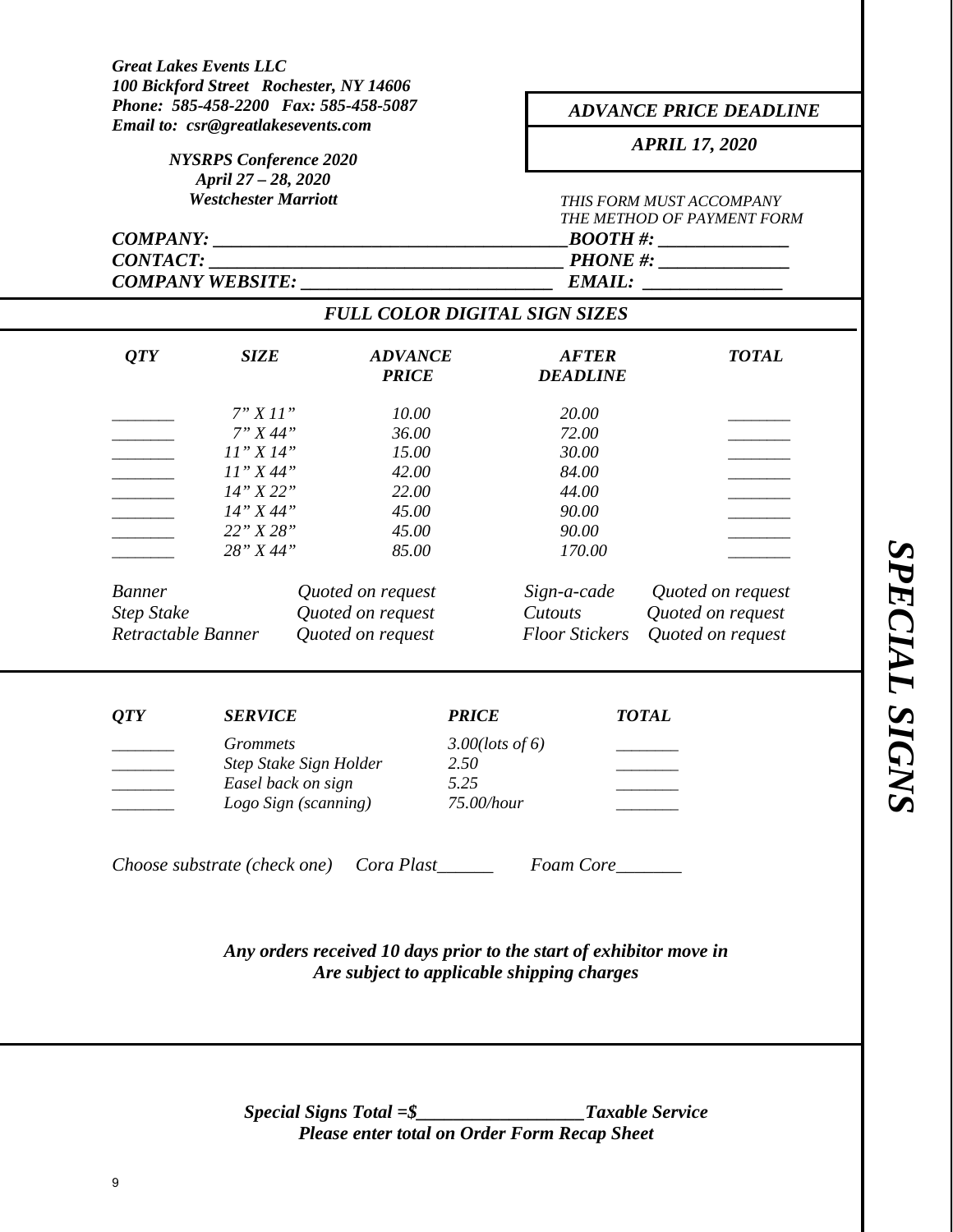*To insure that Great Lakes Events accepts and delivers your freight please adhere to the Advance or Direct shipping instructions provided in this Exhibitor Manual.* 

| <b>COMPANY:</b> | <b>BOOTH#:</b> |
|-----------------|----------------|
| <b>CONTACT:</b> | <b>PHONE#:</b> |

# *MATERIAL HANDLING RATES*

*For complete information, descriptions and rates, please refer to the Advance or Direct Shipment forms. Please be aware of the Exhibitor move in and move out times and make note of any* 

*additional charges that may be applied for overtime.* 

# *SHIPPING ARRANGEMENTS*

*How to calculate your order: When recording your weight, round up to the next 100 lbs. Example: We will ship 265 lbs. (round up to 300 lbs.) 300 lbs. x RATE per cwt. = \$ Dollars* 

# *\*\*\*FREIGHT WILL NOT BE ACCEPTED WITHOUT PRIOR PAYMENT\*\*\**

# *ADVANCE SHIPMENTS:*

*We will ship \_\_\_\_\_\_\_lbs. @ \$69.00 per cwt. (100 lbs.)=\$\_\_\_\_\_\_\_(minimum of \$138.00)* 

*Our freight will arrive after APRIL 17, 2020:\_\_\_\_\_\_\_\_lbs @\$5.00 per cwt =\$\_\_\_\_\_(min charge of \$10.00 per shipment plus advanced rate)* 

# *DIRECT SHIPMENTS:*

*We will ship \_\_\_\_\_\_\_lbs. @ \$69.00 per cwt. (100 lbs.)=\$\_\_\_\_\_\_\_(minimum of \$138.00)* 

# *FREIGHT SHIPPED BACK TO WAREHOUSE UPON SHOW CLOSING FOR CARRIER PICK UP:*

*Reminder you must schedule your carrier to pick up your freight at the warehouse between 8:00 AM and 4:00 PM lbs. @ \$50.00 per cwt. (100 lbs.)*=\$ *(minimum of \$100.00)* 

# *ALL SHIPMENTS ARE CHARGED A MINIMUM OF 200 LBS. ALL MATERIAL HANDLING CHARGES MUST BE PREPAID*

*We understand your calculation may only be an estimate. Invoicing will be done from the actual weight as listed on the inbound bills of lading. Adjustments will be made accordingly. If you have any questions about material handling, please contact our Exhibitor Services Department* 

> *Material Handling Total = \$\_\_\_\_\_\_\_\_\_\_\_\_Non - Taxable Service Please enter total on Order Form Recap Sheet*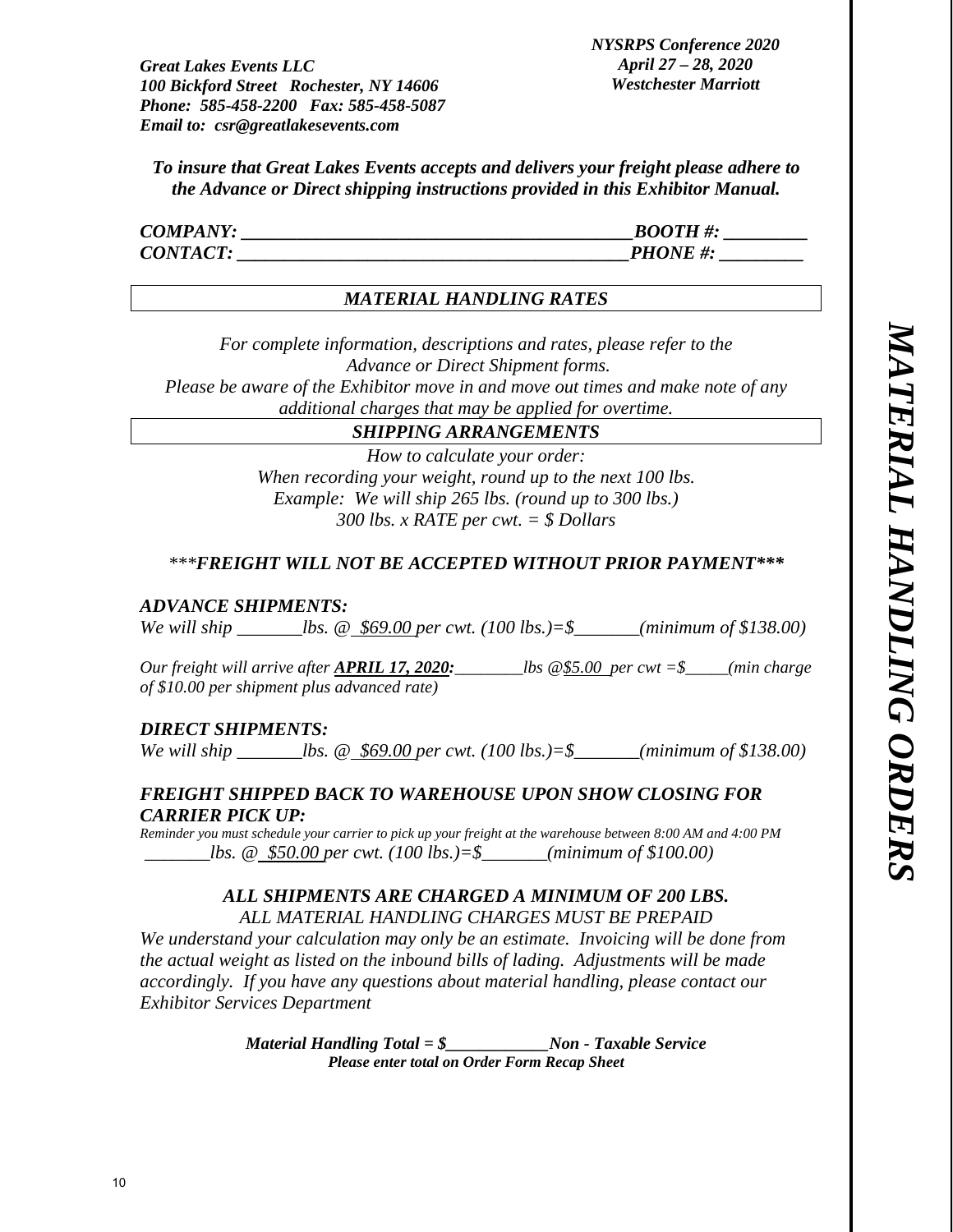## *NYSRPS Conference 2020 April 27 – 28, 2020 Westchester Marriott*

#### *ADVANCE WAREHOUSE MATERIAL HANDLING SERVICES*

#### *RATES INCLUDE THE FOLLOWING:*

- *Unloading of crated material (uncrated materials will not be accepted at the warehouse)*
- *Storage at warehouse for up to 30 days*
- *Delivery to your booth at show site*
- *Storage and return of empty containers*
- *Reloading of material on to your carrier at the close of the show*

#### *ADVANCE WAREHOUSE SHIPPING INSTRUCTIONS*

- *All shipments must arrive to the advance warehouse by APRIL 17, 2020. If your shipment arrives after this date you will be charged an additional late fee (rate listed below). There are no exceptions to this fee!*
- *The absolute latest date for shipments to arrive to the advance warehouse is APRIL 23, 2020 with late fee applied. Any shipments sent to the advance warehouse after APRIL 23, 2020 will not be accepted, please follow deadline dates above.*

*Shipping hours are Monday – Friday 8:00 A.M. – 4:00 P.M. (Straight Time) at the warehouse. No shipments will be accepted on weekends or holidays.*

- *Mandatory Documentation: Shipments received without receipts, freight bills or specified unit counts on the receipts or freight bills, such as UPS, DHL and FedEx, will be delivered to the exhibitor's booth without guarantee of the piece count or condition. Great Lakes Events will assume no liability for such shipments.*
- *Insurance: Be sure your materials are insured from the time they leave your company until they are returned after the show. It is suggested that exhibitors arrange all risk coverage, "riders" to existing policies can usually do this. Great Lakes Events is not responsible for the security of items after they are delivered to each booth or until they are picked up at each booth for reloading at the close of the show. Please take all necessary precautions.*

#### *ADVANCE WAREHOUSE SHIPPING INFORMATION*

*LABEL EACH CRATE OR PACKAGE AS FOLLOWS: TO: (EXHIBITING COMPANY NAME & BOOTH NUMBER) FOR: NYSRPS CONFERENCE 2020 C/O GREAT LAKES EVENTS 214 MACARTHUR AVE., #400 NEW WINDSOR, NY 12553 845-561-0832* 

#### *ADVANCE WAREHOUSE RATES ALL SHIPMENTS ARE CHARGED A MINIMUM OF 200 LBS.*

*ADVANCE CRATED SHIPMENT: Arriving on or before deadline date. Each shipment is considered separately. No cumulative weights will be allowed.* 

> *Rate: \$ 69.00 per cwt. (100lbs.) Minimum charge of 200 lbs. totaling \$138.00*

*ADVANCE CRATED SHIPMENTS ARRIVING AFTER DEADLINE OF APRIL 17, 2020:* 

*Advance rate plus additional \$5.00 per cwt. (100 lbs)* 

*FREIGHT LOADING /UNLOADING ON OVERTIME HOURS: Advance rate plus additional \$7.50 per cwt. Overtime includes Monday – Friday 4:00 P.M. and beyond, Saturday, Sunday, Holidays* 

*FREIGHT SHIPPED BACK TO WAREHOUSE UPON SHOW CLOSING: \$50.00 per cwt. (minimum \$100.00)* 

*\*\*FREIGHT ARRIVING AT THE WAREHOUSE AFTER THE SHOW OPENS WILL BE REFUSED!*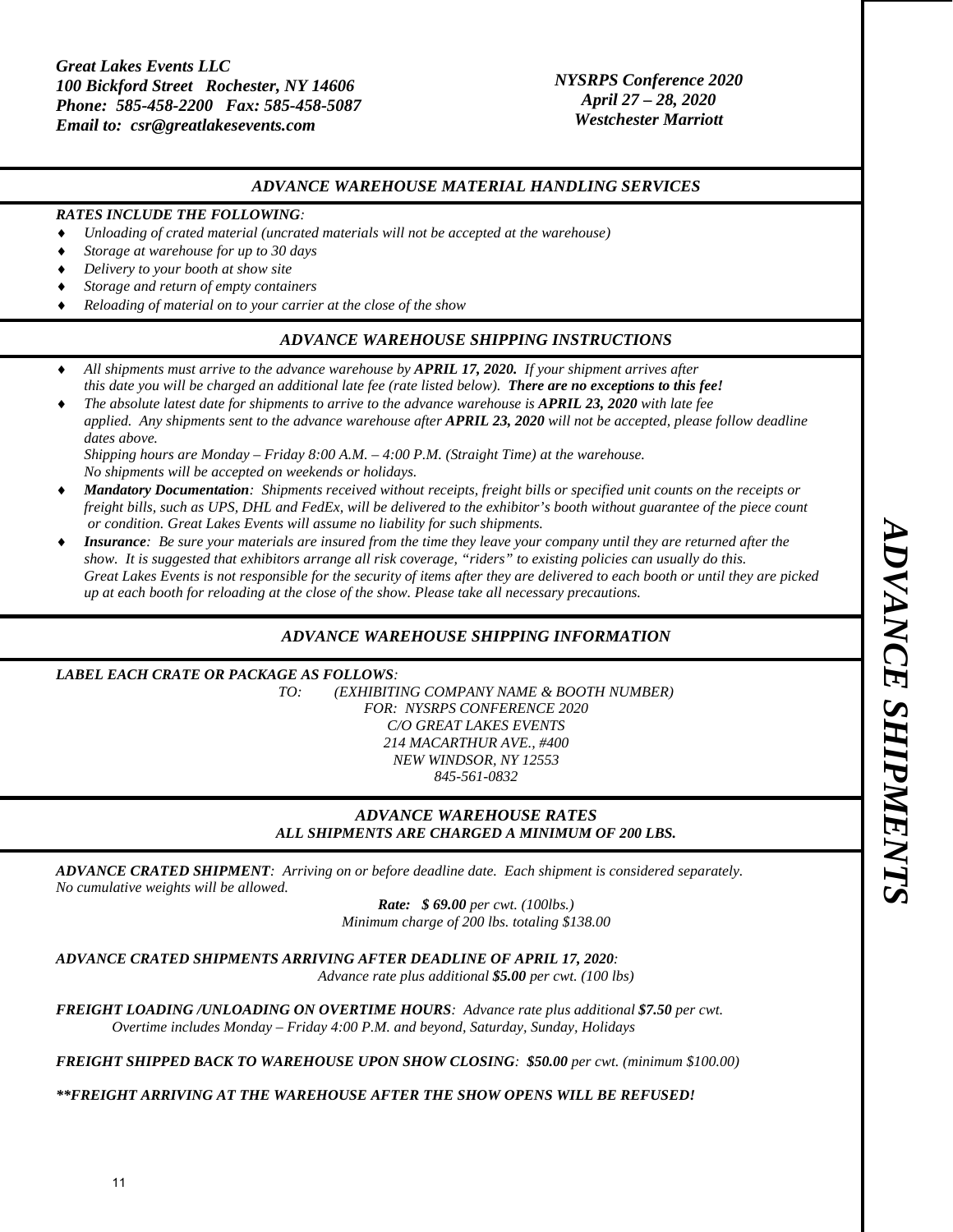*NYSRPS Conference 2020 April 27 – 28, 2020 Westchester Marriott* 

*PLEASE AFFIX THESE LABELS TO ALL ITEMS BEING SENT TO THE ADVANCE WAREHOUSE \*Shipments will be refused if payment information is not sent in prior to arrival!* 

*Deliveries must arrive on or before APRIL 17, 2020 to avoid surcharges.* 

| TO:                                                                                                                                                                                                     |
|---------------------------------------------------------------------------------------------------------------------------------------------------------------------------------------------------------|
| <b>BOOTH:</b>                                                                                                                                                                                           |
| FOR:<br><b>NYSRPS CONFERENCE 2020</b><br><b>GREAT LAKES EVENTS</b><br>214 MACARTHUR AVE., #400<br>NEW WINDSOR, NY 12553<br><b>SHIPMENTS MUST ARRIVE</b><br><b>ON OR BEFORE</b><br><b>APRIL 17, 2020</b> |
| TO:                                                                                                                                                                                                     |
| <b>BOOTH:</b>                                                                                                                                                                                           |
| FOR:<br><b>NYSRPS CONFERENCE 2020</b><br><b>GREAT LAKES EVENTS</b><br>214 MACARTHUR AVE., #400<br>NEW WINDSOR, NY 12553<br><b>SHIPMENTS MUST ARRIVE</b><br><b>ON OR BEFORE</b><br><b>APRIL 17, 2020</b> |
|                                                                                                                                                                                                         |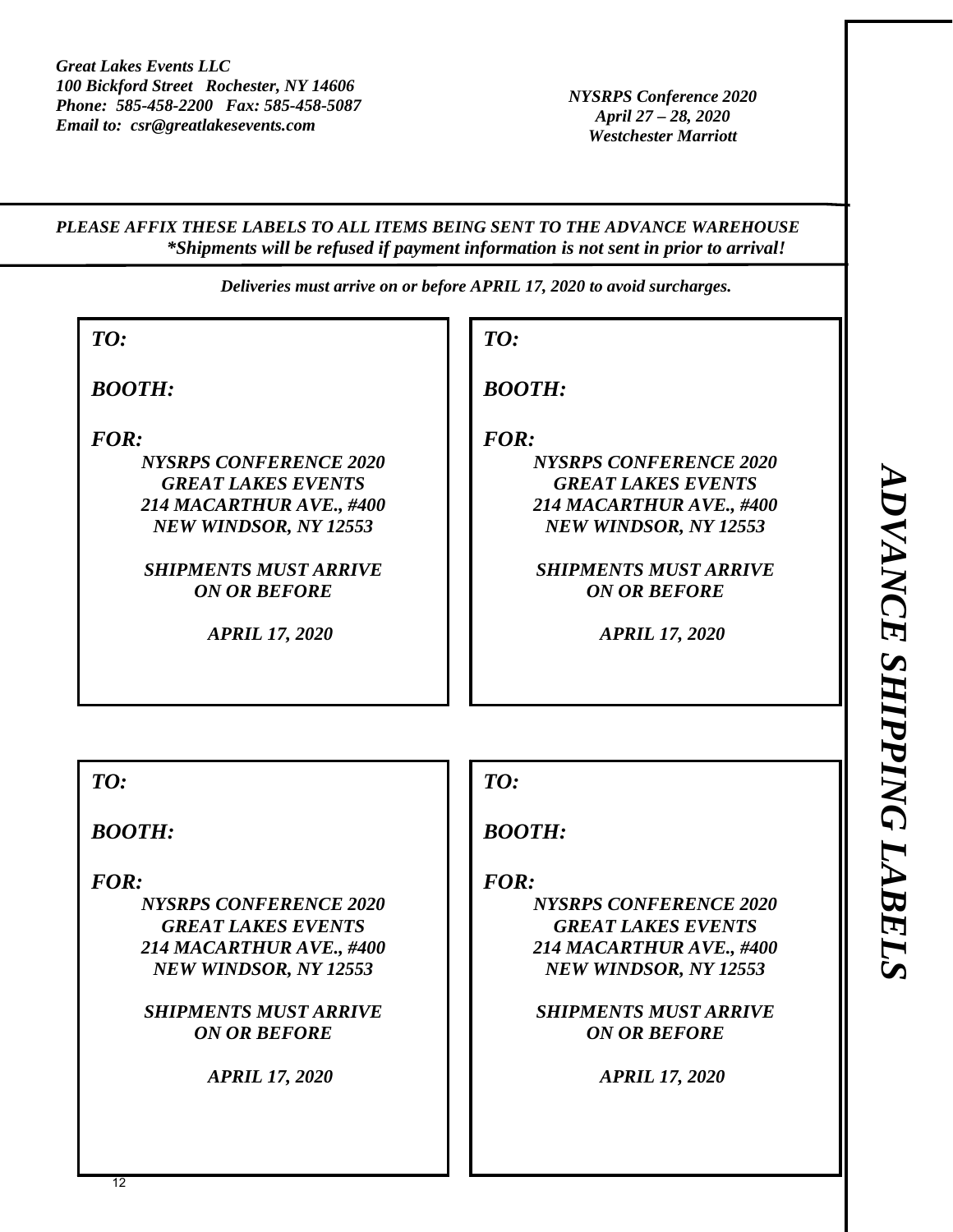#### *NYSRPS Conference 2020 April 27 – 28, 2020 Westchester Marriott*

#### *DIRECT MATERIAL HANDLING SERVICES*

#### *RATES INCLUDE THE FOLLOWING:*

- *Unloading of material at convention facility and delivery to your booth*
- *Storage and return of empty containers at the close of the show. Due to Fire Marshall Regulations, empties may be stored outdoors.*
- *Reloading of material on to your carrier at the close of the show*

# *DIRECT SHIPPING INSTRUCTIONS*

- *Shipments will only be received during the move in period, <i>APRIL 26 27, 2020*. As an exhibitor it is your responsibility *instruct your carrier of the proper date for direct deliveries to the convention facility. Any shipments arriving prior to the first day of move in will be refused and returned to the local trucking terminal.*
- *Mandatory Documentation: Shipments received without receipts, freight bills or specified unit counts on the receipts or freight bills, such as UPS , DHL and FedEx, will be delivered to the exhibitor's booth without guarantee of the piece count or condition. Great Lakes Events will assume no liability for such shipments. Weight tickets or bills of lading indicating weight must accompany all freight. Failure to have proper weight certification will delay unloading. Great Lakes Events reserves the right to estimate the weight of a shipment if no certification is presented upon the time of delivery. Invoicing*  will be based upon this estimate. The appropriate paperwork must be presented to GLE before the close of the show or the *estimate will serve as the billing weight. The driver's signature on the show site receiving reports will verify the total piece count and weight.*
- *Insurance: Be sure your materials are insured from the time they leave your company until they are returned after the show. It is suggested that exhibitors arrange all risk coverage, "riders" to existing policies can usually do this. Great Lakes Events is not responsible for the security of items after they are delivered to each booth or until they are picked up at each booth for reloading at the close of the show. Please take all necessary precautions.*

## *DIRECT SHIPPING INFORMATION*

#### *LABEL EACH CRATE OR PACKAGE AS FOLLOWS:*

*TO: (EXHIBITING COMPANY NAME & BOOTH NUMBER) FOR: NYSRPS CONFERENCE 2020 GREAT LAKES EVENTS C/O WESTCHESTER MARRIOTT 670 WHITE PLAINS ROAD TARRYTOWN, NY 10591 914-631-2200* 

### *DIRECT SHIPPING RATES ALL SHIPMENTS ARE CHARGED A MINIMUM OF 200 LBS.*

*DIRECT SHIPMENTS: Each shipment is considered separately. No cumulative weights will be allowed. Rate: \$69.00 per cwt. (100 lbs.) see below for Overtime Minimum charge of 200 lbs. totaling \$138.00* 

*FREIGHT LOADING /UNLOADING ON OVERTIME HOURS: Direct rate plus additional \$7.50 per cwt. Overtime includes Monday – Friday 4:00 P.M. and beyond, Saturday, Sunday and Holidays.* 

*FREIGHT THAT ARRIVES AFTER THE SHOW OPENS: Direct rate plus additional \$ 7.00 per cwt.* 

*FREIGHT SHIPPED BACK TO WAREHOUSE UPON SHOW CLOSING: \$50.00 per cwt. (minimum of \$100.00)*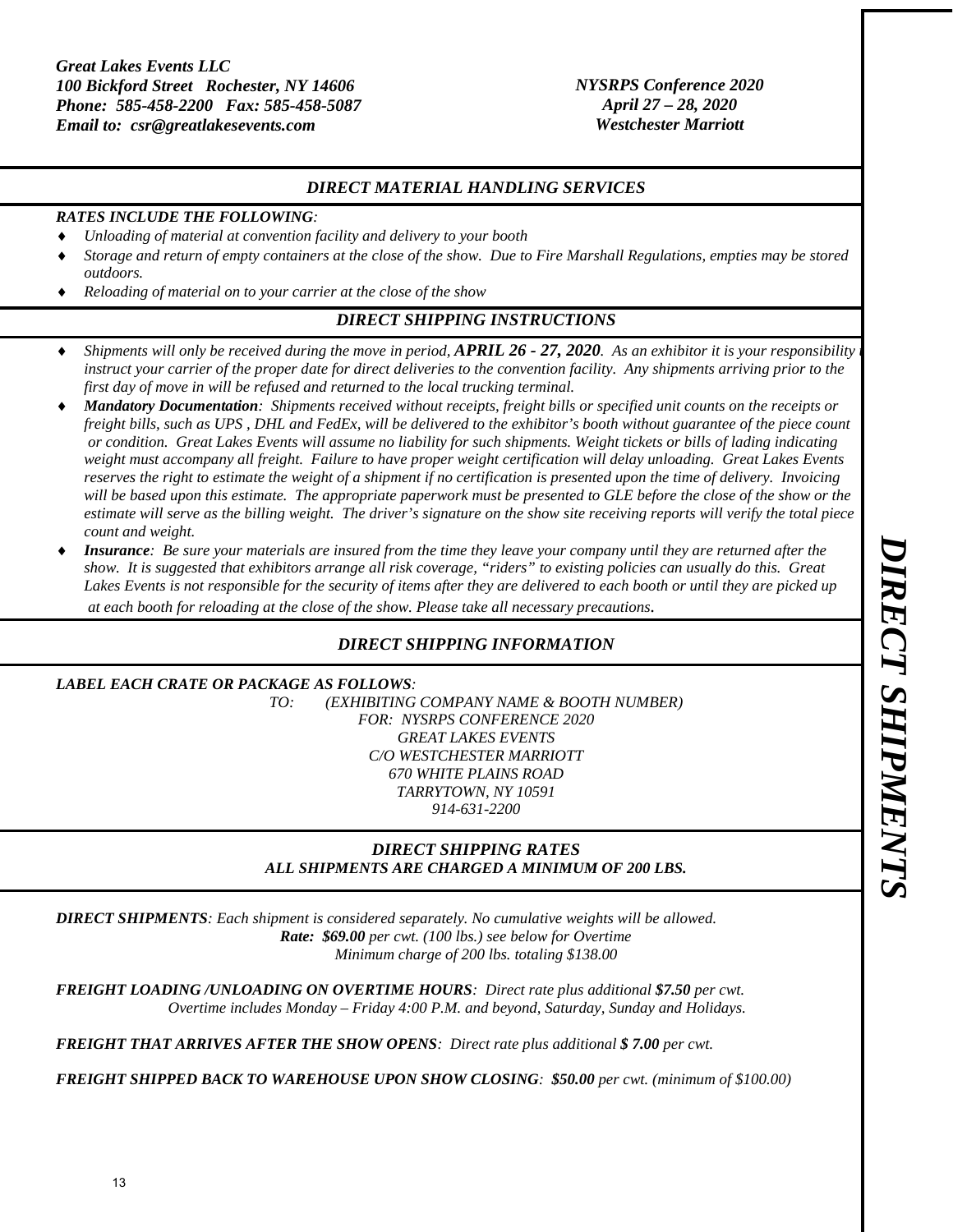*NYSRPS Conference 2020 April 27 – 28, 2020 Westchester Marriott* 

# *PLEASE AFFIX THESE LABELS TO ALL ITEMS BEING SENT TO WESTCHESTER MARRIOTT*

*\*Please complete the method of payment form prior to the show as freight WILL NOT be released if payment information has not been completed!* 

*BOOTH:* 

*FOR: NYSRPS CONFERENCE 2020 GREAT LAKES EVENTS C/O WESTCHESTER MARRIOTT 670 WHITE PLAINS ROAD TARRYTOWN, NY 10591* 

*DIRECT SHIPMENTS WILL ONLY BE ACCEPTED DURING THE MOVE IN* 

*APRIL 26 - 27, 2020* 

# *TO:*

# *BOOTH:*

*FOR: NYSRPS CONFERENCE 2020 GREAT LAKES EVENTS C/O WESTCHESTER MARRIOTT 670 WHITE PLAINS ROAD TARRYTOWN, NY 10591* 

*DIRECT SHIPMENTS WILL ONLY BE ACCEPTED DURING THE MOVE IN* 

*APRIL 26 - 27, 2020* 

*TO:* 

*BOOTH:* 

*FOR: NYSRPS CONFERENCE 2020 GREAT LAKES EVENTS C/O WESTCHESTER MARRIOTT 670 WHITE PLAINS ROAD TARRYTOWN, NY 10591* 

*DIRECT SHIPMENTS WILL ONLY BE ACCEPTED DURING THE MOVE IN* 

*APRIL 26 - 27, 2020* 

*TO:* 

# *BOOTH:*

*FOR: NYSRPS CONFERENCE 2020 GREAT LAKES EVENTS C/O WESTCHESTER MARRIOTT 670 WHITE PLAINS ROAD TARRYTOWN, NY 10591* 

*DIRECT SHIPMENTS WILL ONLY BE ACCEPTED DURING THE MOVE IN* 

*APRIL 26 - 27, 2020*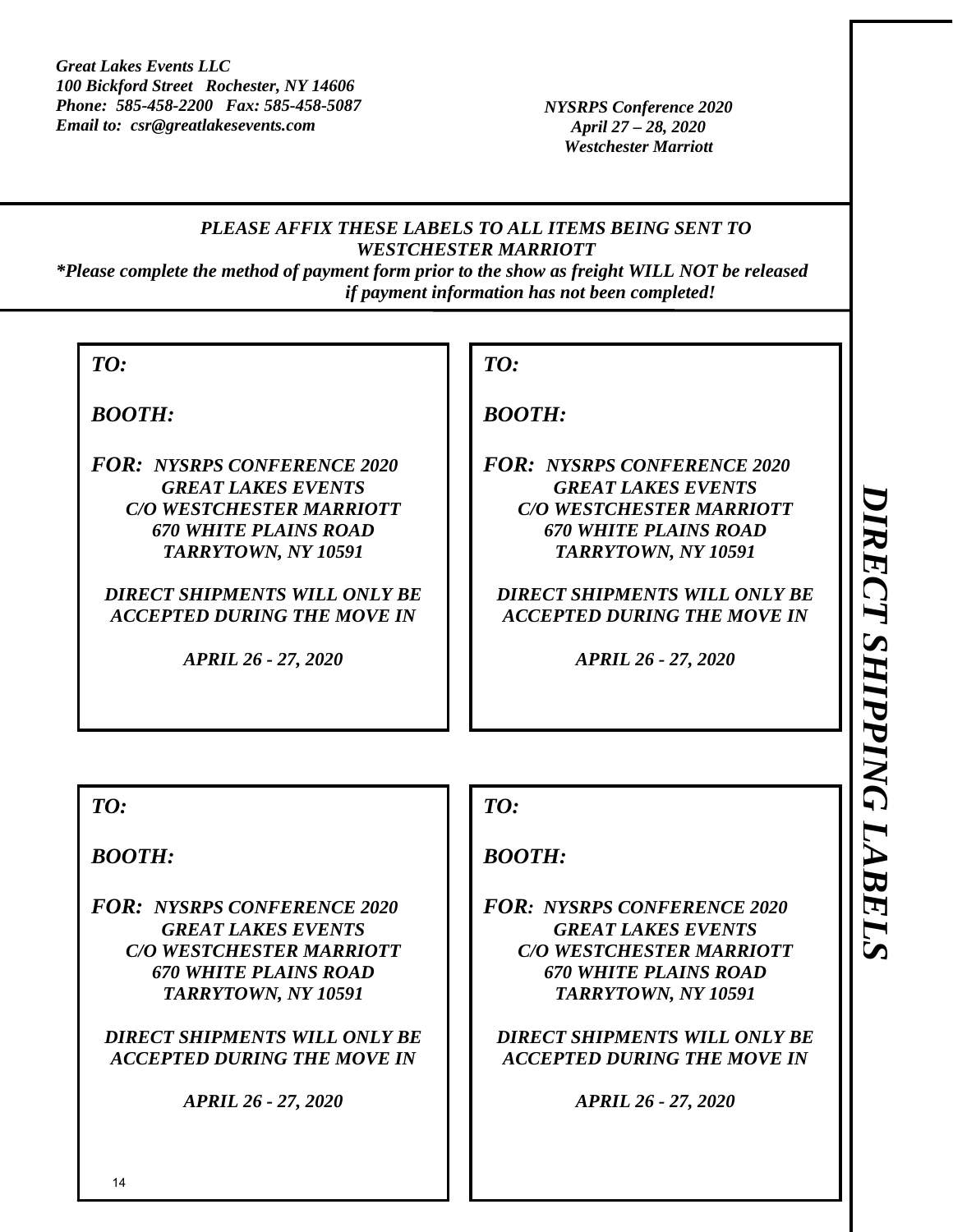#### *NYSRPS Conference 2020 April 27 – 28, 2020 Westchester Marriott*

#### *THIS FORM MUST ACCOMPANY THE METHOD OF PAYMENT FORM*

 $\it{BOOTH\,\#:}$ 

*CONTACT: \_\_\_\_\_\_\_\_\_\_\_\_\_\_\_\_\_\_\_\_\_\_\_\_\_\_\_\_\_\_\_\_\_\_\_\_\_\_\_\_\_\_\_\_\_\_\_\_\_\_\_PHONE #: \_\_\_\_\_\_\_\_\_\_\_\_\_\_\_\_\_\_* 

*EMAIL: \_\_\_\_\_\_\_\_\_\_\_\_\_\_\_\_\_\_\_\_\_\_\_\_\_\_\_\_\_\_\_\_\_\_\_\_\_\_\_\_\_\_\_\_\_\_\_\_\_\_\_\_\_\_\_\_\_\_\_\_\_\_\_\_\_\_\_\_\_\_\_\_\_\_\_\_\_\_\_\_\_\_* 

#### *GREAT LAKES TRANSPORTATION GUIDELINES*

- *Please complete this form only if shipping exhibit material with Great Lakes Transportation*
- *Credit card information must be on file prior to freight pick-up.*
- *Clearly label all shipments with the destination address. At show site you must complete an outbound Bill of Lading before leaving the facility.*
- *Complimentary shipping labels and Bill of Lading are available at the Great Lakes Events Exhibitor Service Desk.*
- *Any organization using Great Lakes Transportation must have the proper insurance coverage for shipping.*

*INSURANCE COVERAGE: \_\_\_\_\_\_\_\_\_\_\_\_\_\_\_\_\_\_\_\_\_\_\_\_\_\_\_\_\_\_\_\_\_\_\_\_\_\_\_\_\_\_\_\_\_\_\_\_\_\_\_\_\_\_\_\_\_\_\_\_\_\_\_\_\_\_\_\_\_\_\_\_\_* 

#### *FOR SHIPMENTS OVER 200 POUNDS GREAT LAKES TRANSPORTATION IS AVAILABLE FOR SHIPPING INBOUND TO ADVANCE WAREHOUSE OR SHOW SITE*

|                                                                          | <b>PICK UP INFORMATION:</b>                                                                                                                                                                                                      |                                  |                                       |              |
|--------------------------------------------------------------------------|----------------------------------------------------------------------------------------------------------------------------------------------------------------------------------------------------------------------------------|----------------------------------|---------------------------------------|--------------|
|                                                                          |                                                                                                                                                                                                                                  |                                  |                                       |              |
|                                                                          |                                                                                                                                                                                                                                  |                                  |                                       |              |
|                                                                          |                                                                                                                                                                                                                                  |                                  |                                       |              |
|                                                                          | $City:$ State: State: State: State: State: State: State: State: State: State: State: State: State: State: State: State: State: State: State: State: State: State: State: State: State: State: State: State: State: State: State: |                                  |                                       |              |
|                                                                          | **SHIPMENTS MUST BE AT LEAST 200 LBS FOR GREAT LAKES TRANSPORTATION PICKUP**                                                                                                                                                     |                                  |                                       |              |
| <b>Inbound Destination:</b><br><b>Service Type:</b> Circle Type          | ______________________Advance Warehouse                                                                                                                                                                                          |                                  | ____________________Showsite Facility |              |
| Standard Ground                                                          | <b>Speedy Ground</b><br>Next Day<br>3-5 Business Days 2-3 Business Days Next Business Day $2nd$ Business Day                                                                                                                     | Second Day                       |                                       |              |
| Crates Cartons                                                           | Description of Shipment: Piece Count and Weight Required<br>Fiber Cases <u>Immediately</u> Pallet/Skid <u>Immediately</u>                                                                                                        |                                  |                                       | <i>Other</i> |
|                                                                          | Total Weight: _________________Does Pickup Location have a loading dock? YES NO                                                                                                                                                  |                                  |                                       |              |
|                                                                          | Is an "Inside Pickup" required (typical for Suite offices w/o loading docks)? YES NO                                                                                                                                             |                                  | *if NO additional charges may apply   |              |
|                                                                          |                                                                                                                                                                                                                                  |                                  |                                       |              |
|                                                                          | <b>OUTBOUND AFTER SHOW CLOSING</b>                                                                                                                                                                                               |                                  |                                       |              |
|                                                                          | Be sure to come to the Great Lakes Events Service Center to pick up your Bill of Lading                                                                                                                                          |                                  |                                       |              |
|                                                                          |                                                                                                                                                                                                                                  |                                  |                                       |              |
|                                                                          |                                                                                                                                                                                                                                  |                                  |                                       |              |
|                                                                          |                                                                                                                                                                                                                                  |                                  |                                       |              |
|                                                                          |                                                                                                                                                                                                                                  |                                  |                                       |              |
| <b>Service Type: Circle Type</b><br>Standard Ground<br>3-5 Business Days | Speedy Ground<br>Next Day<br>2-3 Business Days<br>Next Business Day                                                                                                                                                              | Second Day<br>$2nd Business$ Day |                                       |              |
| Crates <u>Cartons</u>                                                    | Description of Shipment: Piece Count and Weight Required<br>Fiber Cases <u>Internal Pallet</u> /Skid <u>Internal Pallet</u>                                                                                                      |                                  |                                       |              |
|                                                                          |                                                                                                                                                                                                                                  |                                  |                                       |              |

 *Is an "Inside Delivery" required (typical for Suite offices w/o loading docks)? YES NO*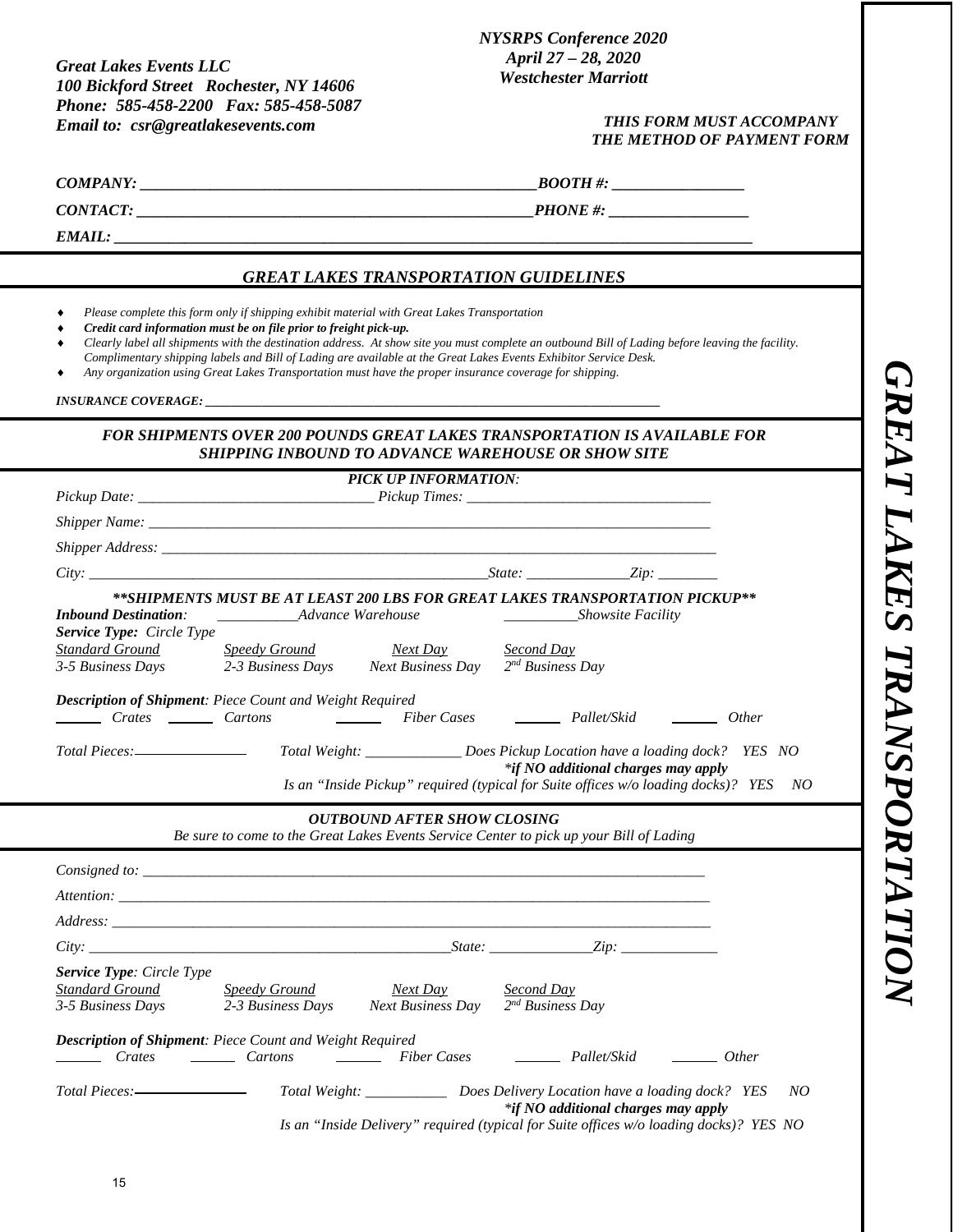*INSTALLATION & DISMANTLE LABOR*  NSTALLATION & DISMANTLE LABOR

*NYSRPS Conference 2020 April 27 – 28, 2020 Westchester Marriott* 

*COMPANY:*  $\begin{array}{cc} \hline \text{E} & \text{E} & \text{E} & \text{E} & \text{E} & \text{E} & \text{E} \end{array}$ 

*CONTACT: \_\_\_\_\_\_\_\_\_\_\_\_\_\_\_\_\_\_\_\_\_\_\_\_\_\_\_\_\_\_\_\_\_\_\_\_\_\_\_\_\_\_\_\_\_\_\_\_\_PHONE #: \_\_\_\_\_\_\_\_\_\_\_\_\_\_\_*

#### *LABOR FUNCTIONS & RATES*

*LABOR FUNCTIONS: Install, dismantle, unskid, reskid, unpack, and repack displays as well as positioning of machinery.* 

*LABOR RATES: One hour minimum charge per person* 

*Straight Time: 8:00 A.M. – 4:00 P.M Monday through Friday…………………….……………………\$69.50 /hr. Overtime: 4:00 P.M. – 12:00 A.M. Monday through Friday, 8:00 A.M. – 12:00 A.M. Saturday….…\$104.25 /hr Double Time: 12:00 A.M. – 8:00 A.M. Monday through Saturday, and all hours on Sunday………..\$139.00 /hr FORKLIFT: Call with detail for quote. Banding Service Available @ \$35.00 per skid* 

*Shrink Wrap Service Available @ \$25.00 per skid* 

*For labor cancellations there is a one hour, one person charge applied to all orders that are not cancelled 24 hours prior to scheduled start time. This applies to Exhibitor and Great Lakes Events supervision.* 

#### *INSTALLATION & DISMANTLE WITH GREAT LAKES SUPERVISION*

*Exhibits are installed prior to Exhibitor's arrival and dismantle after Exhibitor's departure under the direction of Great Lakes Event's I & D Supervisor. When requesting this service, send set-up instructions and packing list. Please calculate the hourly rate plus 30% Supervision Charge/Minimum \$30.00.*

| <i>NUMBER</i><br><i>OF MEN</i>                    | <i>HOURS</i><br>$(APPROX.)$ $HOURS$ | TOTAL | RATE | TOTAL | 30% supervision<br>(Minimum \$30.00) | TOTAL COST |
|---------------------------------------------------|-------------------------------------|-------|------|-------|--------------------------------------|------------|
|                                                   |                                     |       |      |       |                                      |            |
| EQUIPMENT TYPE: COST: PLUS LABOR: = = TOTAL:      |                                     |       |      |       |                                      |            |
|                                                   |                                     |       |      |       |                                      |            |
| $DISMANTE:$ $x = x$ = $x = x$ = $x = x$ = $x = 0$ |                                     |       |      |       |                                      |            |
| EQUIPMENT TYPE: COST: PLUS LABOR: = = TOTAL:      |                                     |       |      |       |                                      |            |
| DATE:                                             |                                     |       |      |       |                                      |            |

#### *SUPERVISION FORM REQUIRED*

#### *INSTALLATION & DISMANTLE WITH EXHIBITOR SUPERVISION*

*Supervisor must check in at the Great Lakes Events Exhibitor Service Center to pick up laborers. When work is complete, supervisor must return to service center to release laborers. Start time in only guaranteed when labor is requested at 8:00 A.M., unless the official set up time begins later in the day.* 

|                                                                                                                                                                                 |  | NUMBER HOURS<br>OF MEN (APPROX.) HOURS | <i>TOTAL</i> | RATE                                                                                                                                                                                                                                                                                                                | TOTAL |  |
|---------------------------------------------------------------------------------------------------------------------------------------------------------------------------------|--|----------------------------------------|--------------|---------------------------------------------------------------------------------------------------------------------------------------------------------------------------------------------------------------------------------------------------------------------------------------------------------------------|-------|--|
| <i><b>INSTALL:</b></i>                                                                                                                                                          |  |                                        |              | $x = 1$ and $x = 1$ and $x = 1$ and $x = 1$ and $x = 1$ and $x = 1$ and $x = 1$ and $x = 1$ and $x = 1$ and $x = 1$ and $x = 1$ and $x = 1$ and $x = 1$ and $x = 1$ and $x = 1$ and $x = 1$ and $x = 1$ and $x = 1$ and $x = 1$ and $x = 1$ and                                                                     |       |  |
|                                                                                                                                                                                 |  |                                        |              |                                                                                                                                                                                                                                                                                                                     |       |  |
| EQUIPMENT TYPE: COST: PLUS LABOR: = = TOTAL:                                                                                                                                    |  |                                        |              |                                                                                                                                                                                                                                                                                                                     |       |  |
| <i>DISMANTLE:</i>                                                                                                                                                               |  |                                        |              | $\frac{1}{1}$ $\frac{1}{1}$ $\frac{1}{1}$ $\frac{1}{1}$ $\frac{1}{1}$ $\frac{1}{1}$ $\frac{1}{1}$ $\frac{1}{1}$ $\frac{1}{1}$ $\frac{1}{1}$ $\frac{1}{1}$ $\frac{1}{1}$ $\frac{1}{1}$ $\frac{1}{1}$ $\frac{1}{1}$ $\frac{1}{1}$ $\frac{1}{1}$ $\frac{1}{1}$ $\frac{1}{1}$ $\frac{1}{1}$ $\frac{1}{1}$ $\frac{1}{1}$ |       |  |
| DATE: TIME: WORK TO BE DONE:                                                                                                                                                    |  |                                        |              |                                                                                                                                                                                                                                                                                                                     |       |  |
| $EQUIPMENT \textit{TYPE}: \_\_\_\_\_\_\_\_\_\_\_ \ \text{COST:} \_\_\_\_\_\_\_ \ \text{PLUS} \textit{LABOR:} \_\_\_\_\_\_\_\_ \text{TOTAL:} \_\_\_\_\_\_\_\_\_\_ \text{COTAL:}$ |  |                                        |              |                                                                                                                                                                                                                                                                                                                     |       |  |
| BANDING: NUMBER OF SKIDS @ 35.00 EACH:                                                                                                                                          |  |                                        |              |                                                                                                                                                                                                                                                                                                                     |       |  |
| SHRINK WRAP: NUMBER OF SKIDS @ 25.00 EACH                                                                                                                                       |  |                                        |              |                                                                                                                                                                                                                                                                                                                     |       |  |
| <b>Installation &amp; Dismantle Total: \$</b>                                                                                                                                   |  |                                        |              | <b>Taxable Service with exception of:</b>                                                                                                                                                                                                                                                                           |       |  |

*Dismantle Labor is non-taxable (equipment taxable)*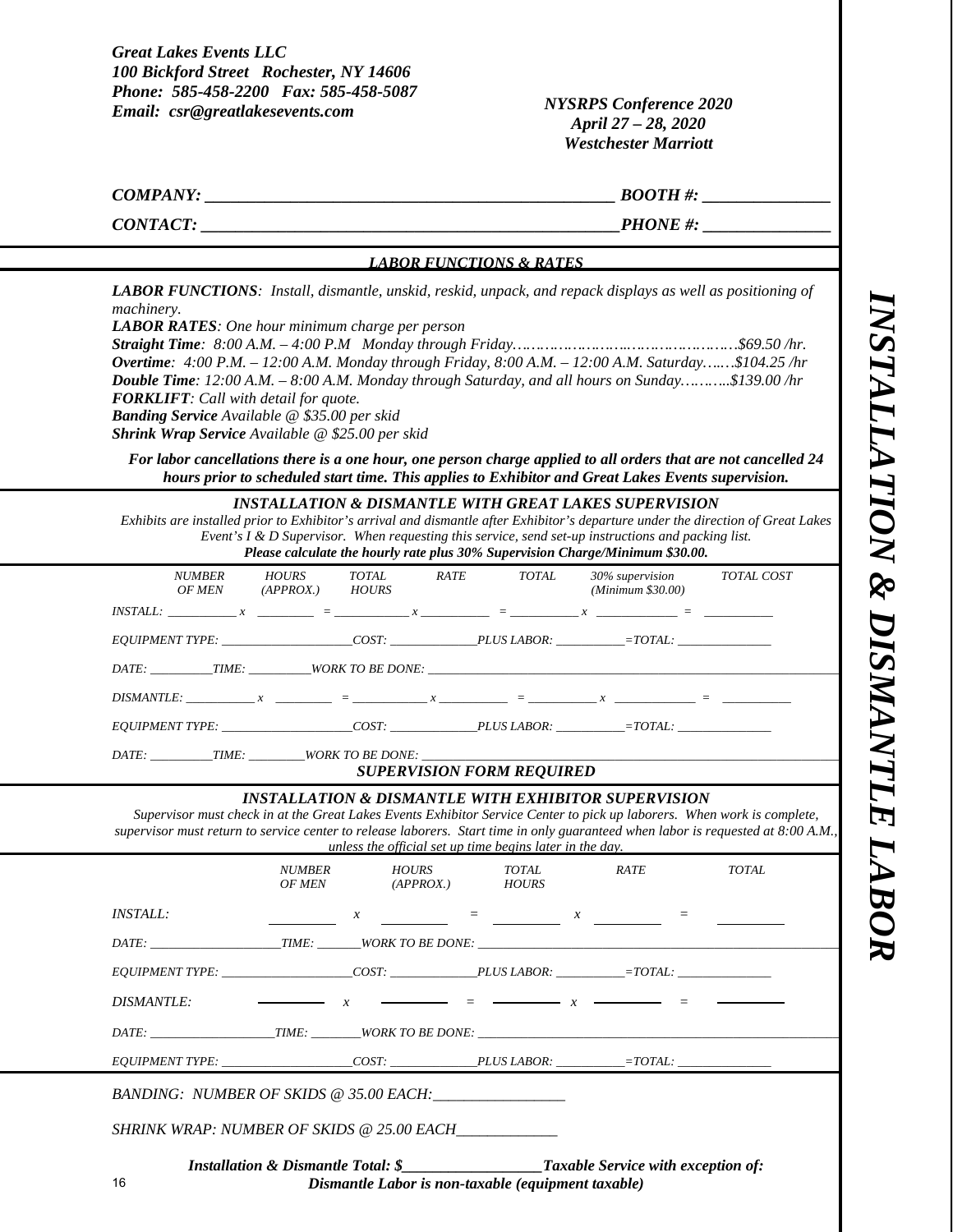| <b>Great Lakes Events LLC</b><br>100 Bickford Street Rochester, NY 14606<br>Phone: 585-458-2200 Fax: 585-458-5087<br>Email to: csr@greatlakesevents.com<br>This form must be completed if using any labor services<br>supervised by Great Lakes Events                                                                                                                                         | <b>NYSRPS Conference 2020</b><br>April 27 - 28, 2020<br><b>Westchester Marriott</b>        |                    |  |  |
|------------------------------------------------------------------------------------------------------------------------------------------------------------------------------------------------------------------------------------------------------------------------------------------------------------------------------------------------------------------------------------------------|--------------------------------------------------------------------------------------------|--------------------|--|--|
|                                                                                                                                                                                                                                                                                                                                                                                                |                                                                                            |                    |  |  |
|                                                                                                                                                                                                                                                                                                                                                                                                |                                                                                            |                    |  |  |
| PHONE #:____________________________WEEKEND/AFTER HOURS PHONE #:________________                                                                                                                                                                                                                                                                                                               |                                                                                            |                    |  |  |
| <b>INBOUND SHIPPING INFORMATION</b>                                                                                                                                                                                                                                                                                                                                                            |                                                                                            |                    |  |  |
| Shipment 1:<br>Weight: Pro Number:                                                                                                                                                                                                                                                                                                                                                             |                                                                                            |                    |  |  |
| Shipment 2:                                                                                                                                                                                                                                                                                                                                                                                    |                                                                                            |                    |  |  |
| Shipment 3:                                                                                                                                                                                                                                                                                                                                                                                    |                                                                                            | $\boldsymbol{BOR}$ |  |  |
| <b>UTILITY INFORMATION</b>                                                                                                                                                                                                                                                                                                                                                                     |                                                                                            |                    |  |  |
| Please send electrical order forms and drawings directly to the official electrical contractor.<br>Did you order telephone service? _____________<br>Please send telephone order forms and drawings directly to the official telephone contractor.                                                                                                                                             |                                                                                            | <b>SUPER</b>       |  |  |
| <b>SET - UP INSTRUCTIONS</b>                                                                                                                                                                                                                                                                                                                                                                   |                                                                                            |                    |  |  |
|                                                                                                                                                                                                                                                                                                                                                                                                |                                                                                            |                    |  |  |
| <b>OUTBOUND SHIPPING INFORMATION</b>                                                                                                                                                                                                                                                                                                                                                           |                                                                                            |                    |  |  |
| $Consider: Comsigned to: ________$<br>State:<br>$\bigcirc$ Air Freight<br>Next Day<br>Method of shipping:<br>$\bigcirc$ Motor Freight $\bigcirc$ Van Line<br>$\alpha$ , and the set of the set of the set of the set of the set of the set of the set of the set of the set of the set of the set of the set of the set of the set of the set of the set of the set of the set of the set of t | <i>_Zip</i> : ______<br>$2^{nd}$ Day<br>$\overline{\bigcirc}$ Deferred<br>$\bigcirc$ Other |                    |  |  |

*Great Lakes Transportation invites you to check our service and rates for outbound shipping.*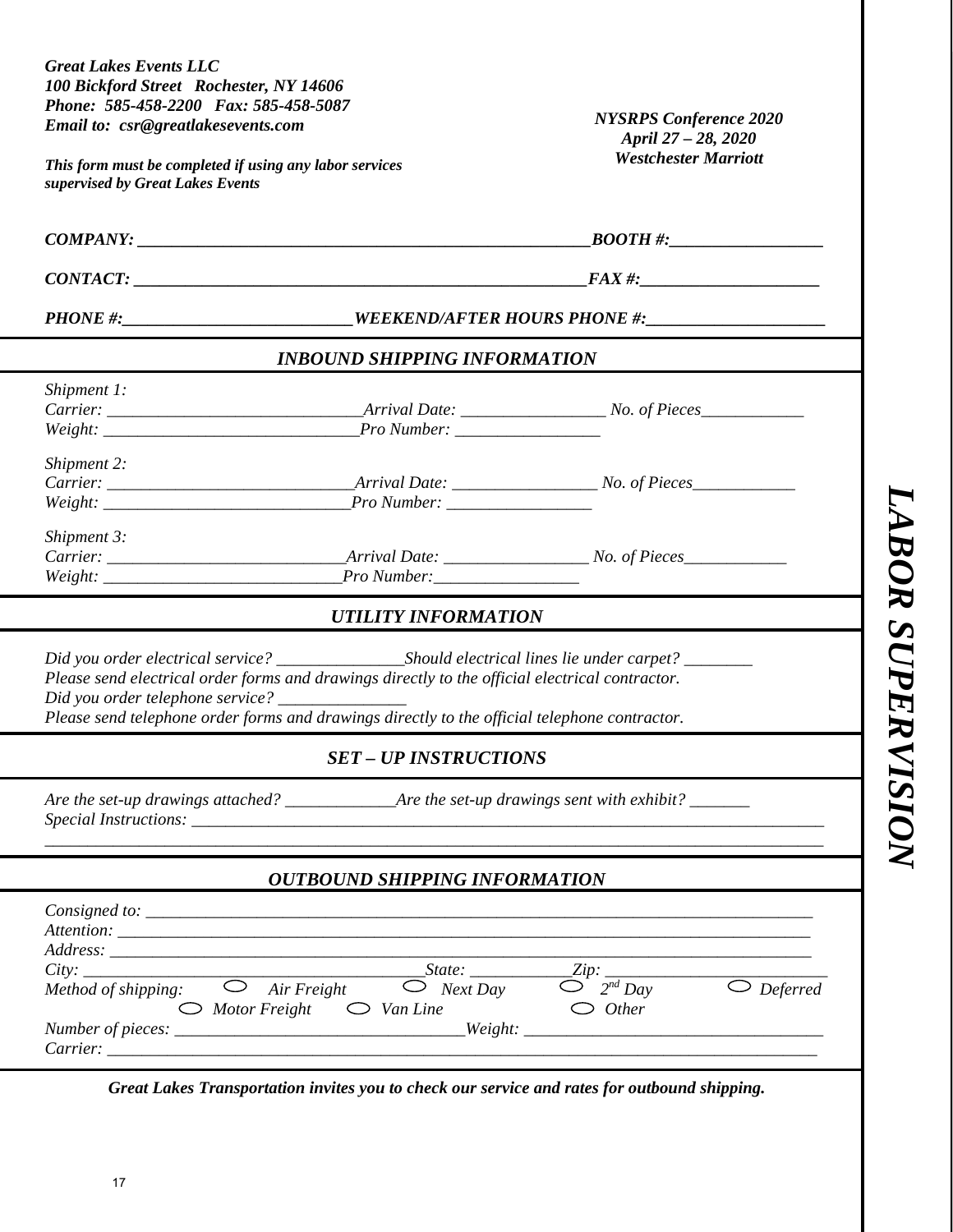*The consignment or delivery of shipments to Great Lakes Events by an exhibitor, or by any shipper to/or on behalf of the exhibitor, shall be construed as an acceptance by such exhibitor (and/or other shipper) of the terms and conditions set forth below* 

#### *INSURANCE*

*Great Lakes Events is not an insurer, the exhibitor should obtain insurance. It is suggested that exhibitors arrange all risk coverage. This can be done by endorsements to existing policies. Exhibitor's materials should be insured from the time they leave their firm until they are returned after the closing of the show. Please indicate in the space below what your Exhibition Booth Insurance plans are for this event:* 

#### *MANDATORY INSURANCE NOTIFICATION PLEASE RETURN TO GREAT LAKES EVENTS*

**COMPANY: CONTACT: BOOTH #: BOOTH #: BOOTH #: BOOTH #: BOOTH #: BOOTH #: BOOTH #: BOOTH #: BOOTH #: BOOTH #: BOOTH #: BOOTH #: BOOTH #: BOOTH #: BOOTH #: BOOTH #: BOOTH #: BOOTH #: B** *SHOW NAME: NYSRPS Conference 2020 WE HAVE CHOSEN THE FOLLOWING AS OUR INSURANCE COVERAGE (CHOOSE ONE) SELF – INSURED (INCLUDE COMPANY NAME): \_\_\_\_\_\_\_\_\_\_\_\_\_\_\_\_\_\_\_\_\_\_\_\_\_\_\_\_\_\_\_\_\_\_\_\_\_\_\_\_\_\_\_\_\_\_ OTHER (INCLUDE COMPANY NAME):* 

- *1. Great Lakes Events and its subcontractors shall not be responsible for damage or loss resulting from any act of the exhibitor or any shipper, including, but not limited to, improper packing or loading of materials, neglect to describe materials sufficiently, and neglect to mark materials properly.*
- *2. Great Lakes Events and its subcontractors shall not be responsible for damage to/or loss of uncrated materials, or damage concealed from Great Lakes Events.*
- *3. There may be a period of time between the delivery of the materials to the exhibitor's booth by Great Lakes Events and the arrival at the booth of a representative during which the materials will be left unattended. Great Lakes Events and its subcontractors shall not be responsible for loss, theft, or disappearance of exhibitor's materials during this period or at any time following delivery to exhibitor's booth.*
- *4. Likewise, there may be a period of time between the packing of materials and pick-up by Great Lakes Events during which the materials will be left unattended. Great Lakes Events and its subcontractors shall not be responsible for loss, theft, damage or disappearance of materials during this period or at any time prior to reloading after the show. Bills of lading covering outgoing shipments, which are furnished by Great Lakes Events to exhibitors, will be checked at time of actual pick-up from the booth and corrections will be made where discrepancies occur.*
- *5. Empty labels will be available at the Great Lakes Events Service Center. It is the responsibility of the exhibitor or his representative to affix these labels to each empty container. All previous labels should be removed or obliterated. Great Lakes Events assumes no responsibility for the following: Not following procedures above, removal of empties with old labels and without Great Lakes Events labels, improper information on empty labels, the security of empties while in storage, the condition of empties upon return, materials stored in containers with empty labels, or damage to containers stored outside due to inclement weather.*
- *6. Great Lakes Events and exhibitors subcontractors shall not be responsible for damage caused by inclement weather to storage crates that are stored outside.*
- *7. Claims for loss or damage, while on premises, must be reported immediately to Great Lakes Events. An incident report must be completed and submitted to your insurance company or Great Lakes Events within 24 hours. No claim or dispute will be accepted any later than 30 days after such claim or dispute arises. No suit or action shall*  be brought against Great Lakes Events or its subcontractors more than one year after the accrual of the cause of *action.*
- *8. Great Lakes Events and its subcontractors shall not be liable to any extent whatsoever for any actual, potential, or assumed loss of profits or revenues, or for any collateral costs, which may result from any loss or damage to an exhibitor's materials which may make it impossible or impractical to exhibit those materials. The liability of Great*  Lakes Events and its subcontractors shall be limited to their negligence in the actual physical handling of the *materials in its shipments. If the exhibitor and/or representative is supervising the handling and/or spotting of exhibit, machinery or display, the exhibitor and/or representative will assume responsibility.*
- *9. In the event that Great Lakes Events or its subcontractors are liable for negligence, any recovery against Great Lakes Events shall be limited to the physical loss of or damage to the specific article which is lost or damaged, and in any event, the maximum liability of Great Lakes Events or its subcontractors shall be limited to \$.30 per pound per article with a maximum liability of \$50.00 per item, or \$1000.00 per shipment, whichever is less, unless the exhibitor or other shipper discloses or declares that the goods have a greater value.*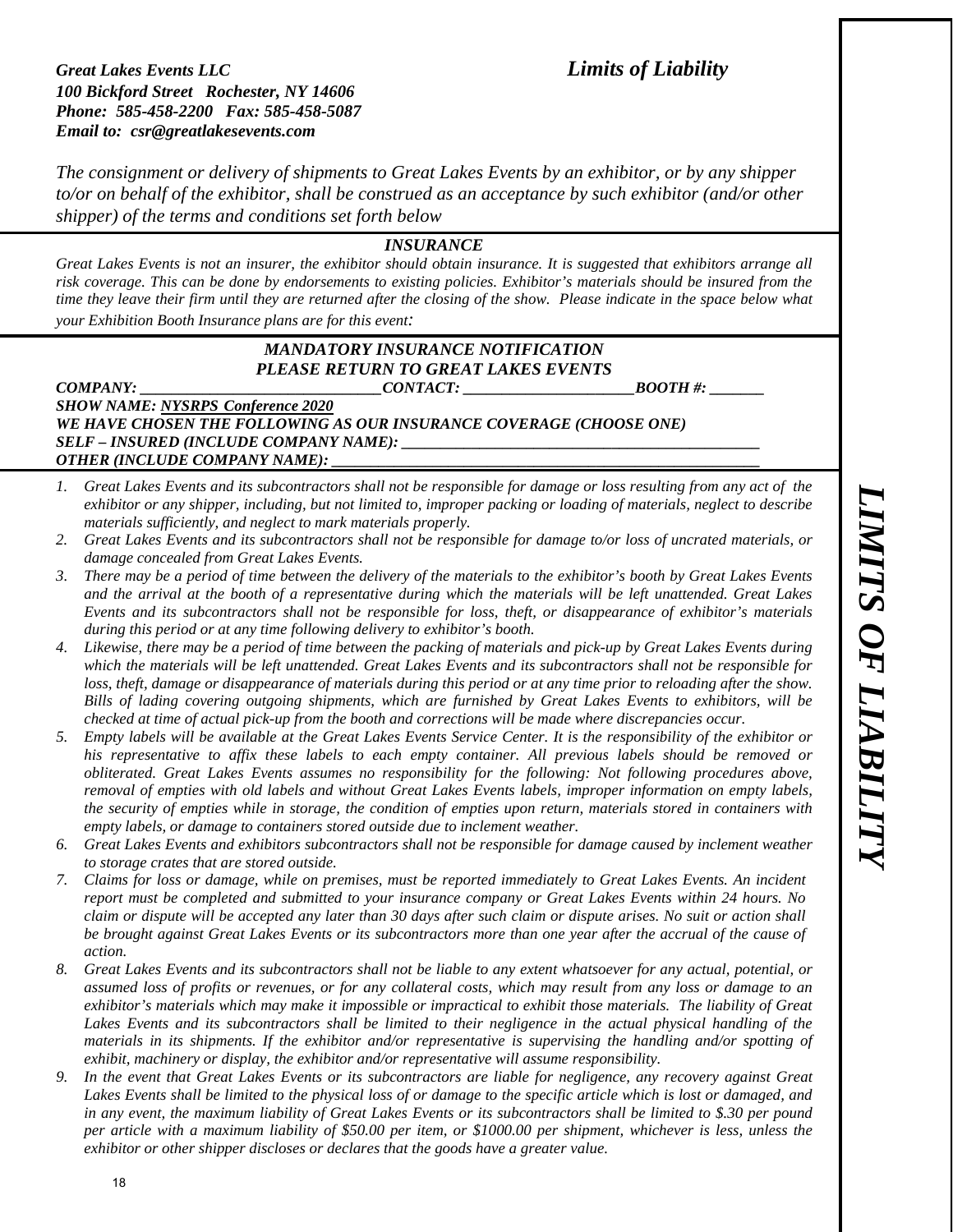# *Continued… .*

- *10. Great Lakes Events and its subcontractors shall not be liable for damage to or loss of materials of unusual or special value unless their true character and value is stated at the time of the shipment.*
- *11. The provisions limiting the liability of Great Lakes Events and its subcontractors shall be fully severable, and if any such provision shall be unenforceable under the laws of any jurisdiction, that provision shall be considered deleted, without affecting any other provision of this section, and in its place shall be submitted a provision as alike as possible in tenor and effect as shall be enforceable.*
- *12. Great Lakes Events and its subcontractors shall not be responsible for any loss, damage, or delay due to thievery, defective equipment, breakage, leakage, dangers of the sea or lake, weather, fire, Acts of God, acts of a public enemy, acts or mandates of a public authority, the inherent nature or propensities of any material to be handled, strikes, lockout or work stoppages of any kind, delay caused in transportation or delivery other than delay caused by the negligence of Great Lakes Events or its subcontractors, or to any other cause beyond the control of Great Lakes Events or its subcontractors.*
- 13. In the event that the carrier, designated by the EXHIBITOR, does not pick up materials within the allotted time, *Great Lakes Events will have the authority to reroute the exhibitor's materials onto the house carrier. Great Lakes Events will not be responsible for any loss from such rerouting and/or handling. Great Lakes Events will not be held liable for any failure to provide these terms and conditions to the exhibitor and/or representative.*
- *14. If a dispute between Great Lakes Events and the exhibitor occurs, and is relative to a loss, damage, or claim, the exhibitor shall not withhold any payment for any services provided by Great Lakes Events. All claims against Great Lakes Events will be considered a separate instance, and shall be resolved on its own.*
- *15. If Great Lakes Events is found liable for any loss or damage, the maximum liability to an exhibitor's materials is limited to repairing or replacing, with relative likeness and quality. The dollar amount will be limited to the amount paid by the exhibitor to Great Lakes Events for material handling services.*
- *16. Great Lakes Events and its subcontractors shall not be responsible for loss, delay or damage due to strikes, lockouts or work stoppages of any kind.*
- *17. Great Lakes Events and its subcontractors shall not be responsible for loss, injury or damage caused by tradesmen or equipment furnished by Great Lakes Events or its subcontractors except when such tradesmen are working or operating equipment under the direct supervision of a supervisor designated by Great Lakes Events.*
- *18. Great Lakes Events and its subcontractors shall not be liable to any extent whatsoever for any actual, potential or assumed loss of profits or revenues, or for any collateral costs which may result from any loss, injury or damage to an exhibitor's materials or exhibitor personnel which may make it impossible or impractical to exhibit the exhibitor's materials.*
- *19. Claims for loss, injury or damage which are not submitted to Great Lakes Events within thirty (30) days of the close of the show on which loss, injury or damage occurred shall be considered waived. No suit or action shall be brought against Great Lakes Events or its subcontractors more than one year after the accrual of the cause of action therefore.*
- *20. Great Lakes Events and its subcontractors shall not be responsible for improper packing of exhibitor material and its products or incorrect labeling if working under the supervision of the exhibitor.*
- *21. Great Lakes Events and its subcontractors shall not be responsible for improperly packed or concealed damages to exhibits.*
- *22. The placing of an order for the services of tradesmen and the use of equipment by an exhibitor or any agent of the exhibitor shall be construed as an acceptance by such exhibitor or agent of the terms and conditions set forth in numbers 16 through 21 above.*